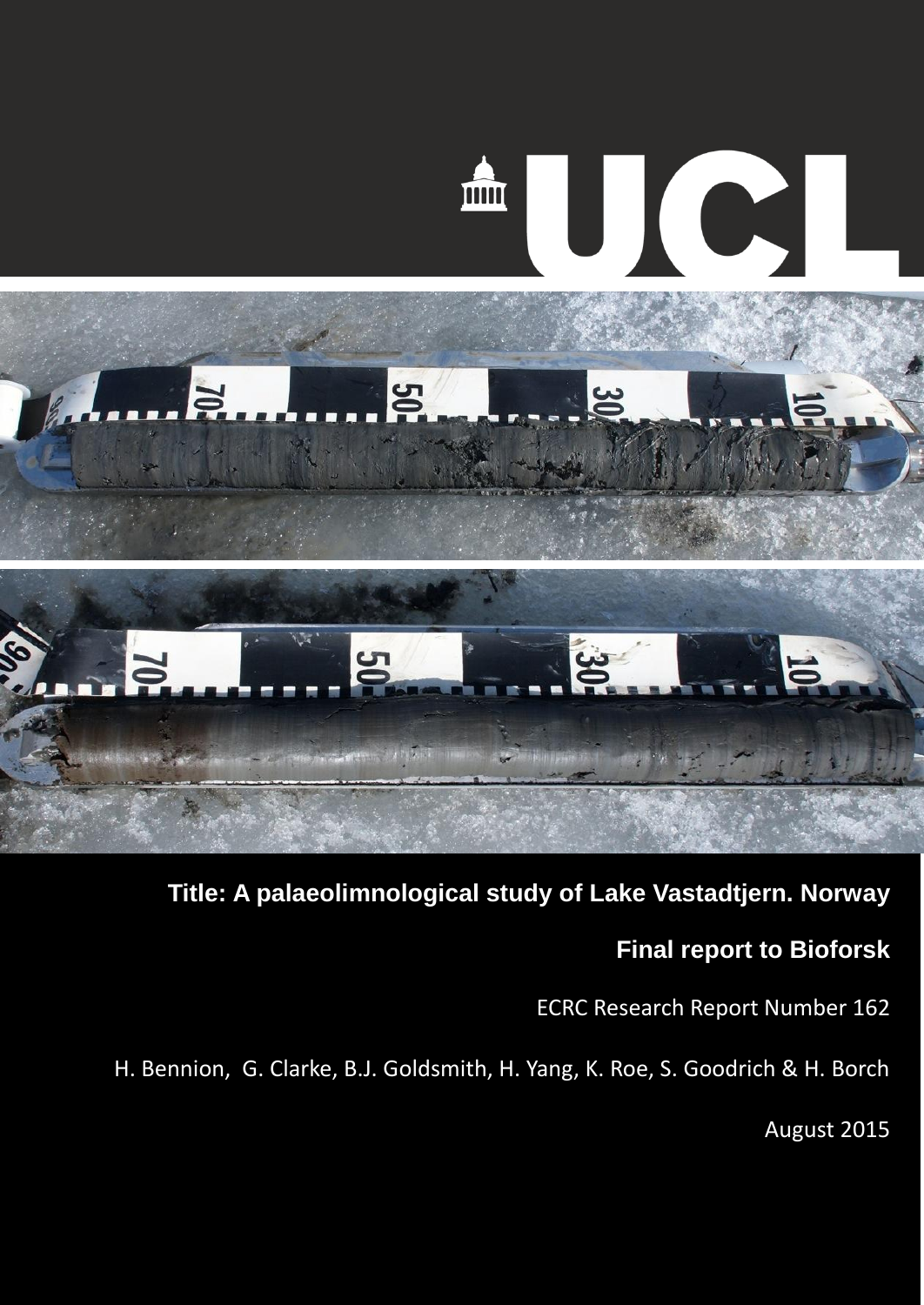# **Title: A palaeolimnological study of Lake Vastadtjern, Norway**

## (Draft) Final report to Bioforsk

H. Bennion, G. Clarke, B.J. Goldsmith, H. Yang, K. Roe, S. Goodrich & H. Borch

ECRC Research Report Number 162

**Ensis Ltd.** Environmental Change Research Centre University College London Pearson Building, Gower St. London, WC1E 6BT

Cover photo: Russian cores from Lake Vastadtjern. Håkon Borch, Bioforsk.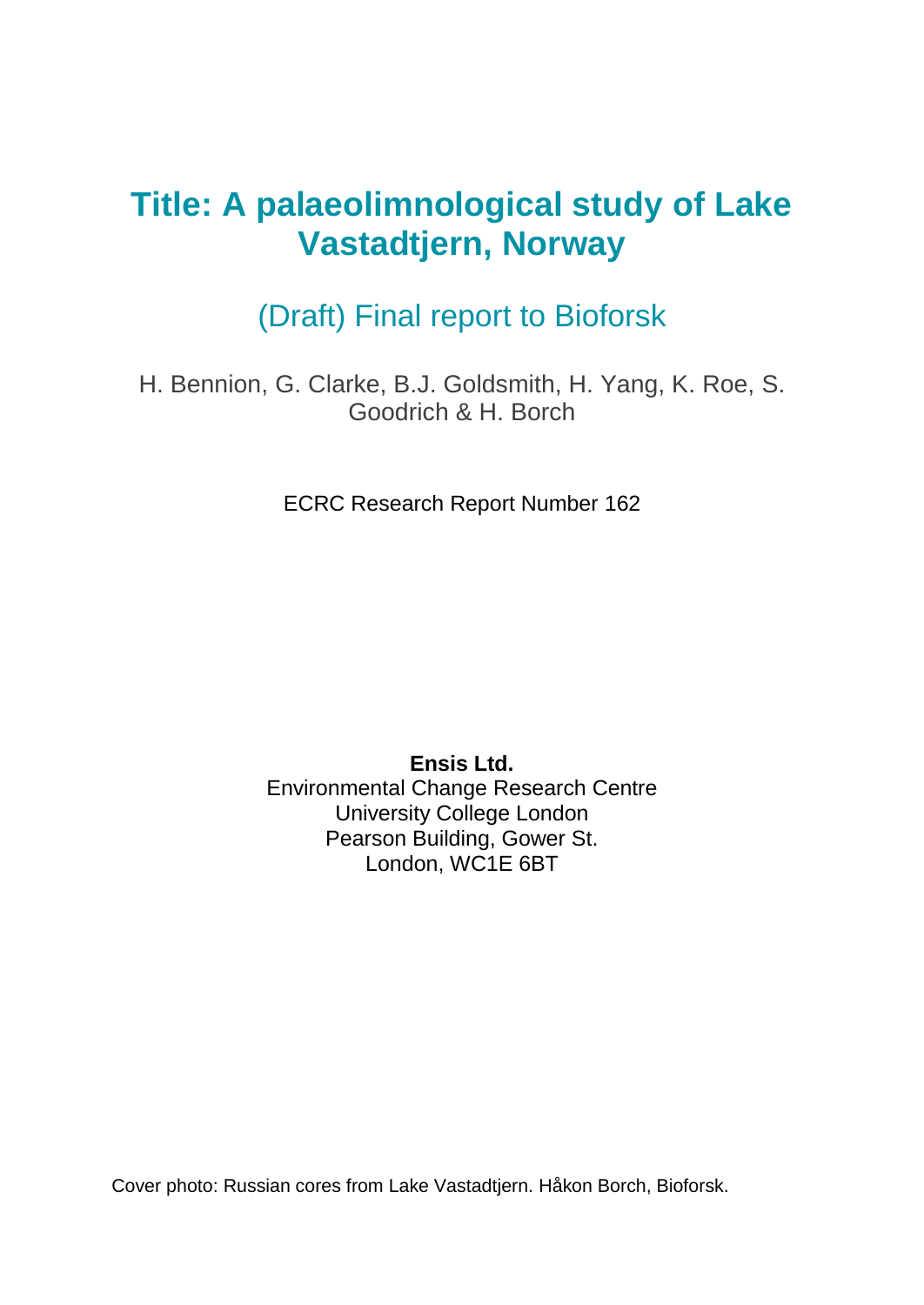#### **Executive summary**

This project reports on analysis of a set of sediment cores collected from Lake Vastadtjern in Norway in 2013-2014, spanning a total sediment depth of c. 600 cm. Multi-proxy palaeoecological techniques, principally diatoms, macrofossils and Cladocera, were employed to assess environmental change at the lake over the last c. 6000 years. The project aims to determine ecological and chemical reference conditions of the lake to help inform the setting of reference conditions for catchments dominated by clay-rich soils.

Radiometric methods were applied to the cores in order to date the recent sediments but unfortunately  $210Pb$  activities in the upper 50 cm were low and hence there is great uncertainty in the dates assigned. Owing to poor diatom preservation in some core sections, only twelve samples could be analysed for diatoms. A diatom-TP transfer function was applied to the diatom data to reconstruct trophic status. For the macrofossil analysis a total of 25 levels was examined and for chitinous Cladocera remains a total of 20 samples was analysed.

The diatom results suggest that the site has experienced three major changes in environmental conditions. In its early history (below approximately 500 cm) the presence of species characteristic of brackish and marine environments indicates a period when the site was saline. In its middle history (c. 500 to 125 cm) the diatom flora is relatively stable and indicates freshwater and moderately rich conditions, typical of a naturally productive lake. In the recent history, the diatoms change markedly and indicate a shift from pelagic productivity to more benthic production. The macrofossil data suggest that this may be a result of higher plant biomass in the site. Furthermore, it would appear that there was a period of increased nutrient input between approximately 1850 and 1960 which has since been alleviated. The macrofossil data suggest a marked change from dominance by Nymphaeaceae in the lower core to the presence of broad leaved *Potamogeton* spp. in the central section of the core (130-20 cm), followed by a slight increase in Nymphaeaceae again in the uppermost sediments. There were marked changes in the Cladocera remains from a diverse assemblage of pelagic and plant-associated taxa to an assemblage comprising smaller taxa and several species indicative of higher productivity. The causes of the shifts are uncertain but a combination of nutrient increase, alterations in lake habitat (macrophyte coverage) and water depth, and changes in fish predation pressure are all likely drivers.

Based on the multi-proxy palaeoecological study, the reference conditions of Lake Vastadtjern can be described as those typical of a naturally mesotrophic lakes with a macrophyte community dominated by floating-leaved Nymphaeaceae, a diverse Cladocera assemblage comprising *Daphnia* spp., *Bosmina* spp. and several benthic and plantassociated taxa and a diatom community comprising of *Aulacoseira* spp and *Tabellaria flocculosa*. The data indicate that there was a major change in the lake at c. 150 cm depth with a very different flora and fauna above this depth from that of the lower core. There appear to be no ecological shifts associated with the increase in organic matter in the central part of the record (c. 130-190 cm in VASTR). While the exact causes of the ecological shifts cannot be established, there is a suggestion that the changes may at least in part be a result of recent nutrient enrichment.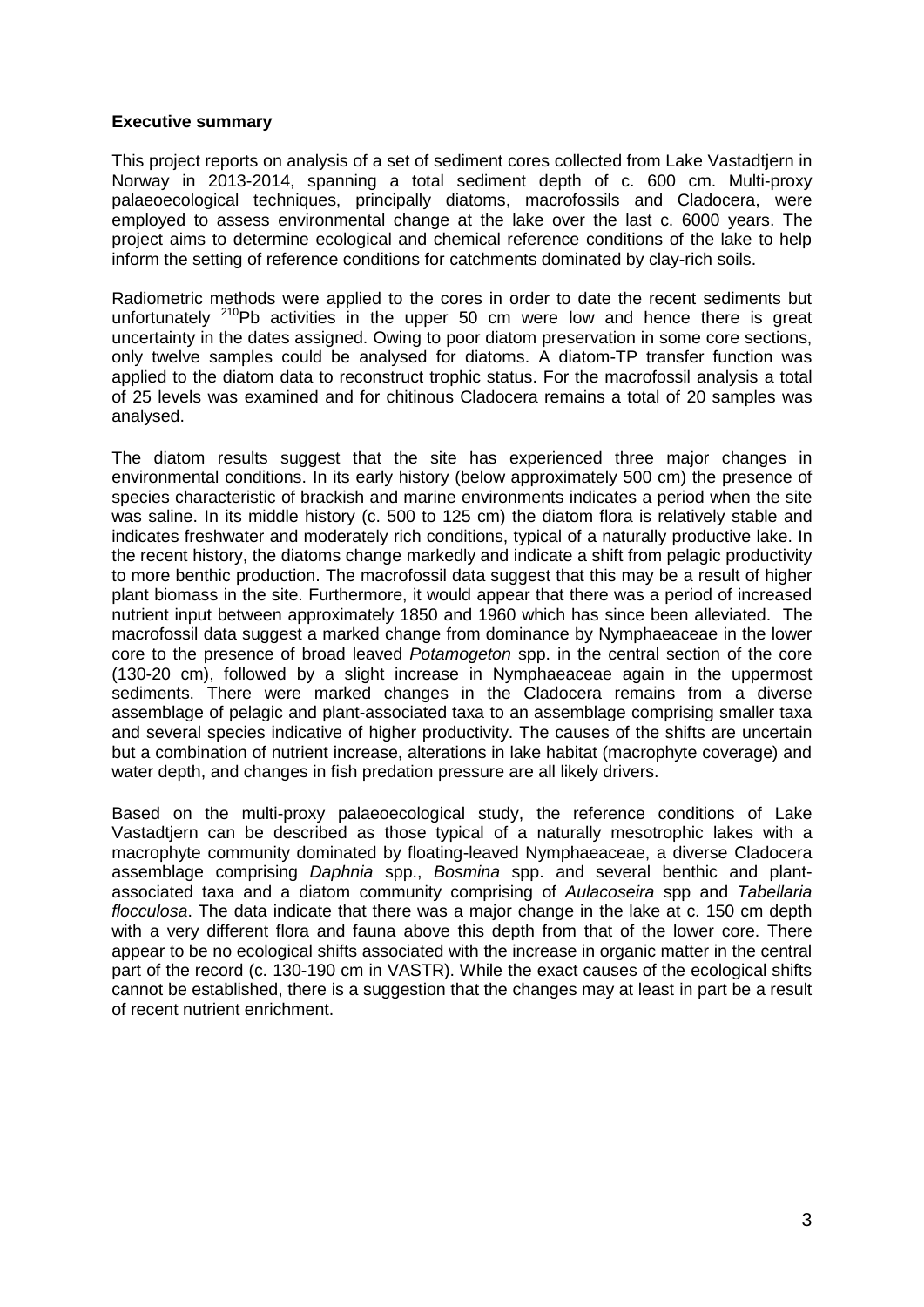| <b>Table of Contents</b>                                                                                                                                                                                       | Page                                         |
|----------------------------------------------------------------------------------------------------------------------------------------------------------------------------------------------------------------|----------------------------------------------|
| <b>Executive summary</b><br><b>Table of Contents</b><br><b>List of Figures</b><br><b>List of Tables</b>                                                                                                        | 3<br>4<br>5<br>5                             |
| <b>1. SPECIFICATION</b><br>1.1 Statement of understanding, purpose and aims of project                                                                                                                         | 6<br>6                                       |
| 2. METHODS<br>2.1 Core collection and extrusion<br>2.2 Lithostratigraphic analyses<br>2.3 Dating<br>2.4 Diatom analysis<br>2.5 Macrofossil and Cladocera ephippia analysis<br>2.6 Chitinous Cladocera analysis | 6<br>6<br>6<br>6<br>6<br>$\overline{7}$<br>9 |
| <b>3. RESULTS</b><br>3.1 Lithostratigraphic analyses<br>3.2 Dating<br>3.3 Diatom analysis<br>3.4 Macrofossil and Cladocera ephippia analysis<br>3.5 Chitinous Cladocera analysis                               | 10<br>10<br>11<br>15<br>18<br>19             |
| <b>4. DISCUSSION</b><br>4.1 Diatoms<br>4.2 Macrofossils<br>4.3<br>Cladocera ephippia and chitinous remains                                                                                                     | 24<br>24<br>24<br>25                         |
| <b>5. SUMMARY</b>                                                                                                                                                                                              | 26                                           |
| <b>REFERENCES</b>                                                                                                                                                                                              | 27                                           |
| Appendix 1 List of all diatom taxa observed in the Vastadtjern cores                                                                                                                                           | 30                                           |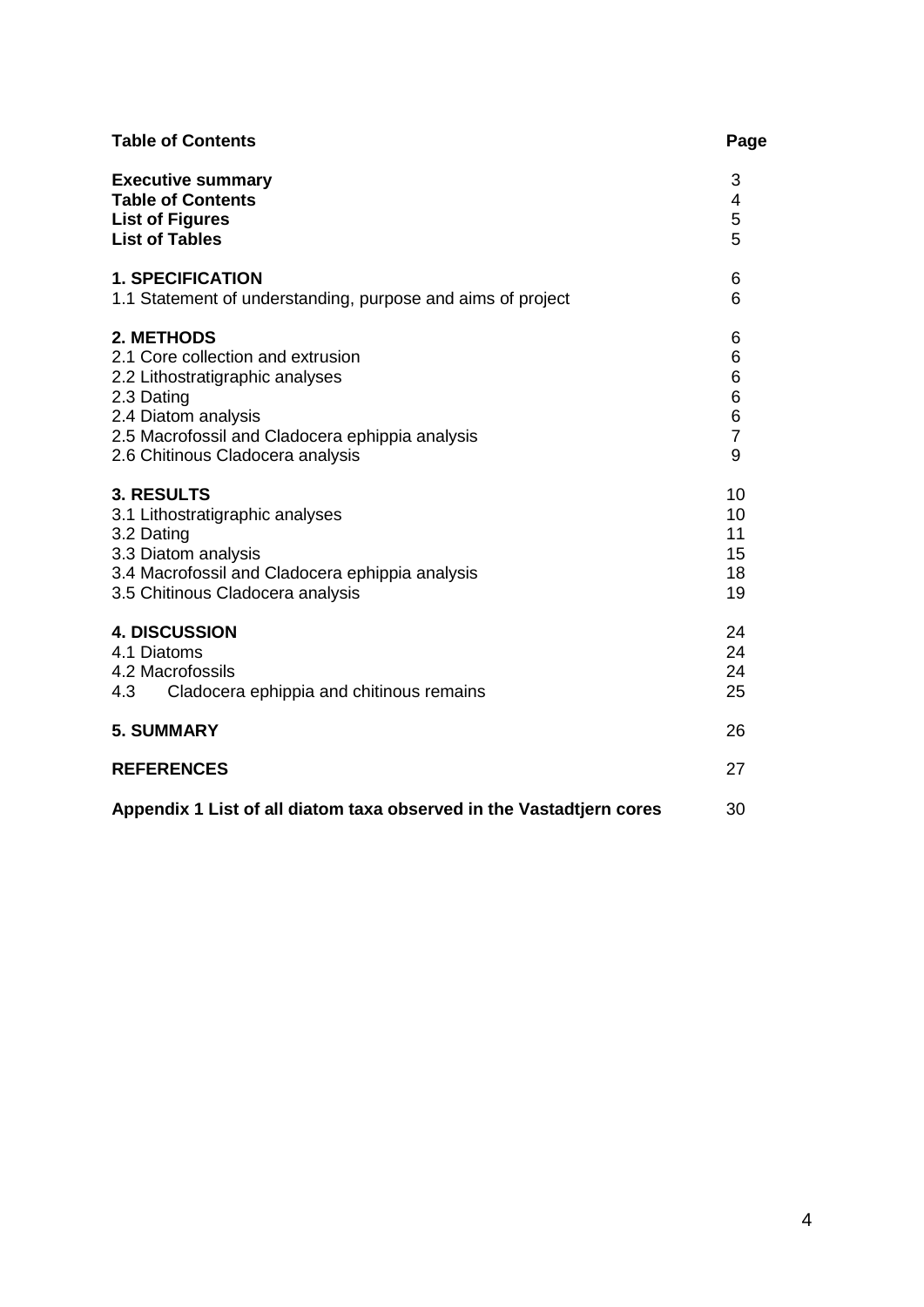| <b>List of Figures</b>                                                                                                                                                     | Page |
|----------------------------------------------------------------------------------------------------------------------------------------------------------------------------|------|
| Figure 1 Percentage dry weight (DW), organic matter (LOI) and<br>carbonate $(CO_3)$ profiles of VASTG                                                                      | 10   |
| Figure 2 Photograph of VASTR core 2, 65-140 cm, showing the change to<br>more organic sediment at c. 130 cm.                                                               | 10   |
| Figure 3 Percentage organic matter (LOI) profile of VASTR                                                                                                                  | 11   |
| Figure 4 Fallout radionuclide concentrations in core VASTG showing<br>(a) total $^{210}$ Pb, (b) unsupported $^{210}$ Pb and (c) $^{137}$ Cs concentrations versus depth.  | 13   |
| Figure 5 Radiometric chronology of core VASTG, showing the CRS model<br><sup>210</sup> Pb dates and sedimentation rates.                                                   | 14   |
| Figure 6 Fallout radionuclide concentrations in core VASTR, showing<br>(a) total $^{210}$ Pb, (b) unsupported $^{210}$ Pb and (c) $^{137}$ Cs concentrations versus depth. | 15   |
| Figure 7 Summary stratigraphy for selected diatom taxa for Lake Vastadtjern                                                                                                | 17   |
| Figure 8 Broad leaved Potamogeton remains at 21cm (VASTG).                                                                                                                 | 19   |
| Figure 9 Summary stratigraphy for selected plant macrofossils for<br>Lake Vastadtjern                                                                                      | 20   |
| Figure 10 Summary stratigraphy of animal, bryozoan and invertebrate<br>remains for Lake Vastadtjern                                                                        | 21   |
| Figure 11 Summary stratigraphy of Cladocera ephippia for Lake Vastadtjern                                                                                                  | 22   |
| Figure 12 Summary stratigraphy for selected sub-fossil cladoceran remains<br>(>2% relative abundance) in Lake Vastadtjern.                                                 | 23   |

## **List of Tables**

| Table 1 Sample numbers and the corresponding depth in the gravity (G)<br>and Russian (R) cores of samples analysed for macrofossils | 8               |
|-------------------------------------------------------------------------------------------------------------------------------------|-----------------|
| Table 2 <sup>210</sup> Pb concentrations in core VASTG                                                                              | 12 <sup>°</sup> |
| Table 3 Artificial fallout radionuclide concentrations in core VASTG                                                                | 12 <sup>2</sup> |
| Table 4 <sup>210</sup> Pb chronology of core VASTG                                                                                  | 13              |
| Table 5 <sup>210</sup> Pb concentrations in core VASTR                                                                              | 14              |
| Table 6 Artificial fallout radionuclide concentrations in core VASTR                                                                | 15              |
| Table 7 Summary of diatom analysis from the Lake Vastadtjern sediment core                                                          | 16              |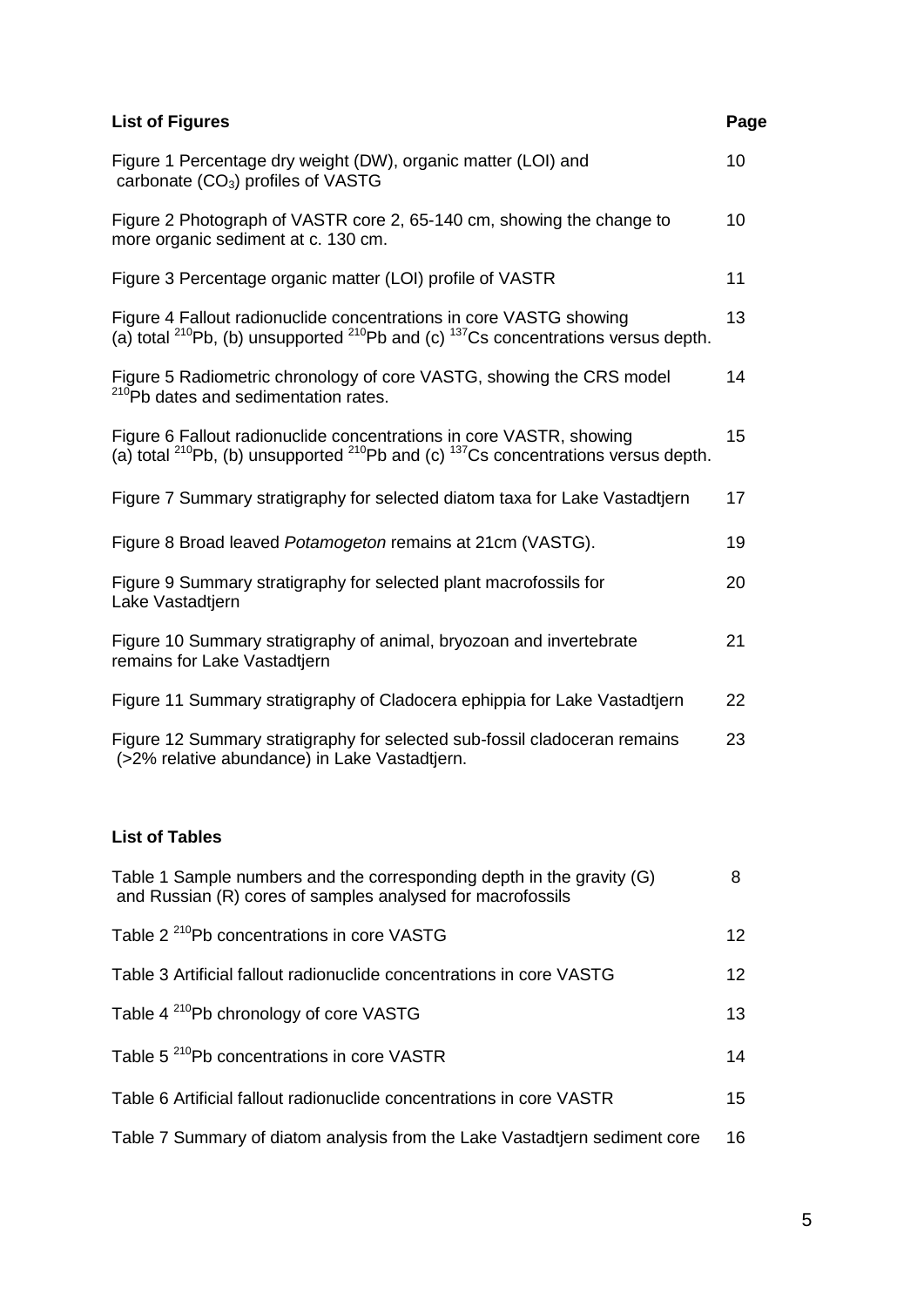### **1. SPECIFICATION**

## **1.1 Statement of understanding, purpose and aims of project**

The aim of this project was to investigate the history of Lake Vastadtjern, Norway using palaeoecological methods as part of a larger project on 'Reference conditions for phosphorus runoff from forested areas with arable soil properties' led by Bioforsk - Norwegian Institute for Agricultural and Environmental Research. In south-eastern and central Norway the soils in the main agricultural areas consist of marine clays. The marine clay deposits contain apatite-phosphorus (P), and waters in these areas are, therefore, expected to have high reference levels for total P (TP) (Borch *et al.*, 2008). The project employs multi-proxy palaeoecological techniques, principally diatoms, macrofossils and Cladocera, to assess environmental change at the site over the last c. 6000 years and determine ecological and chemical reference conditions of the lake to help inform the setting of reference conditions for catchments dominated by clay-rich soils.

## **2. METHODS**

## **2.1 Core collection and extrusion**

A series of cores were collected from Lake Vastadtjern, Norway (Nxx, Exx- Hakon to add lat and long) on 10 April 2013. A short gravity core (VASTG), 30 cm in length, was taken to capture the most recent sediments and was extruded at 1cm intervals. Five Russian cores (VASTR) were taken as follows: core 1=0-65 cm, core 2= 65-140 cm, core 3=140-215 cm, core 4=205-280 cm, core 5=270-345 cm, with core 1 starting at approximately 30 cm sediment depth and thus continues from the bottom of the gravity core. Additionally a deeper Russian core (c. 270cm long) was collected on XX March 2014 which continues on from core 5, yielding a total sediment depth of c. 600 cm (Hakon to add/check).

### **2.2 Lithostratigraphic analyses**

The percentage dry weight (DW) which gives a measure of the water content of the sediment, the percentage loss on ignition (LOI) which gives a measure of the organic matter content and the percentage carbonate  $(CO_3)$  content were undertaken using standard techniques (Dean, 1974; Heiri *et al.,* 2001) on every other sample from VASTG at UCL. DW and LOI were carried out on VASTR at Bioforsk.

## **2.3 Dating**

Dried sediment samples from Lake Vastadtjern cores VASTG and VASTR were analysed for <sup>210</sup>Pb, <sup>226</sup>Ra, <sup>137</sup>Cs and <sup>241</sup>Am by direct gamma assay in the Environmental Radiometric Facility at University College London, using ORTEC HPGe GWL series well-type coaxial low background intrinsic germanium detector. <sup>210</sup>Pb (half-life 22.3 years) is a naturally-produced radionuclide, derived from atmospheric fallout (termed unsupported <sup>210</sup>Pb). <sup>137</sup>Cs (half-life 30 years) and  $241$ Am are artificially produced radionuclides, introduced to the study area by atmospheric fallout from nuclear weapons testing and nuclear reactor accidents. They have been extensively used in the dating of recent sediments (Appleby, 2001).  $^{210}$ Pb was determined via its gamma emissions at 46.5keV, and  $^{226}$ Ra by the 295keV and 352keV gamma rays emitted by its daughter isotope  $214$ Pb following three weeks storage in sealed containers to allow radioactive equilibration.  $137$ Cs and  $241$ Am were measured by their emissions at 662keV and 59.5keV (Appleby *et al*., 1986). The absolute efficiencies of the detector were determined using calibrated sources and sediment samples of known activity. Corrections were made for the effect of self absorption of low energy gamma rays within the sample (Appleby *et al*., 1992).

### **2.4 Diatom analysis**

A total of 20 samples throughout VASTG and VASTR were prepared for diatom analysis following the methods of Battarbee *et al.* (2001). Where possible, at least 300 valves (siliceous component of the cell wall bearing the taxonomic features) were counted from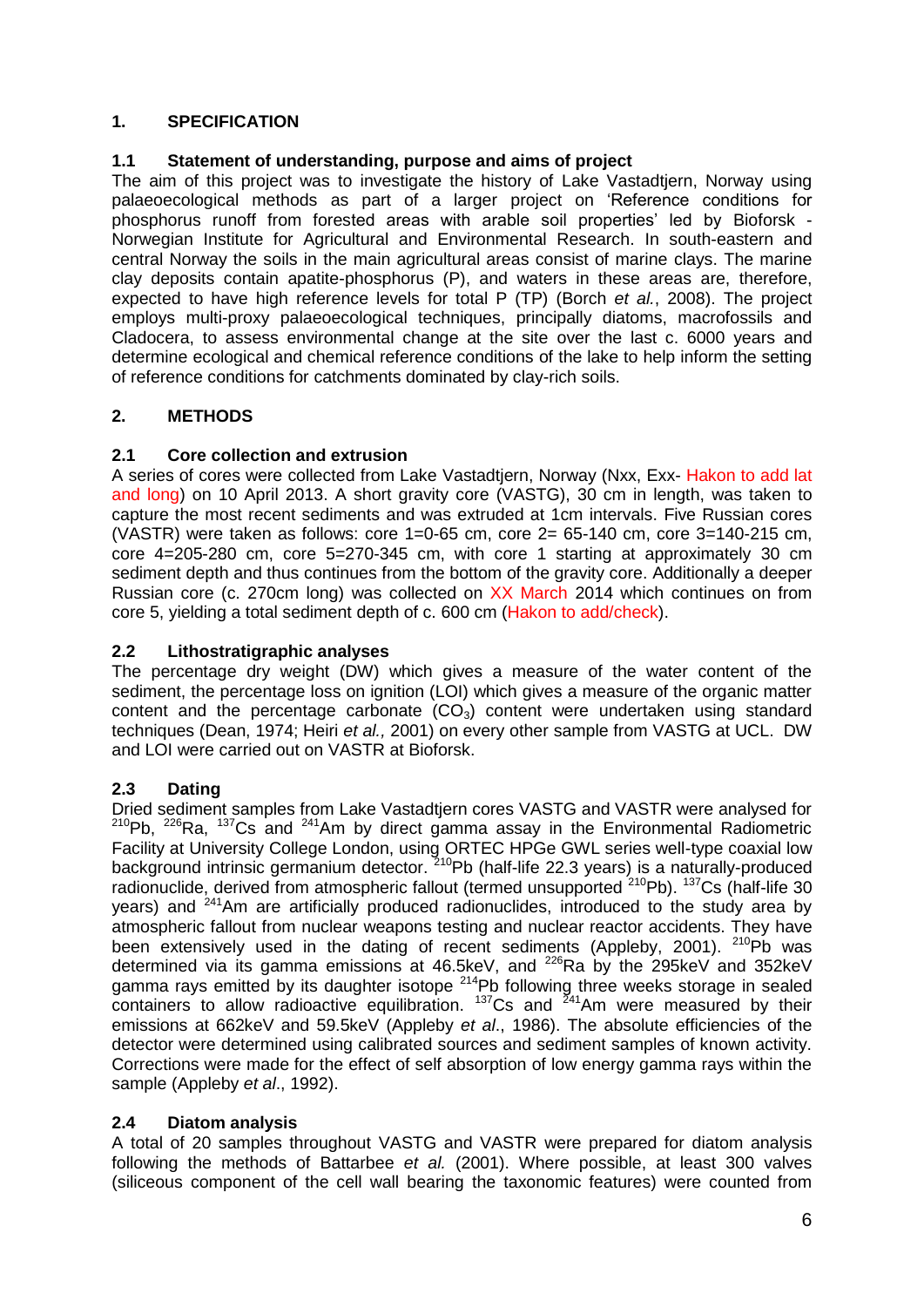each sample using a Zeiss research microscope with a 100x oil immersion objective and phase contrast. Principal floras used in identification were Krammer & Lange-Bertalot (1986- 1991). All slides are archived at the ECRC. A summary diagram of the diatom stratigraphy (showing only those taxa present with a percentage relative abundance of >2 % in at least one sample) was produced using C2 (Juggins, 2003) – see Figure 7. All diatom taxa identified in the core are listed in Appendix 1.

Summary statistics of the diatom data were calculated for each sample in the core including the number of taxa observed and the Hill's N2 diversity score which is an estimate of the effective number of taxa (Hill & Gauch, 1980). Custer analysis was performed on the core data in an attempt to identify the major zones in the diatom record using ZONE v.1.2 (Juggins, 1991). ZONE is an MS-DOS program which employs a variety of constrained clustering techniques (ConsLink, ConISS, SplitLSQ and SplitINF) from which common splits can be identified. Unfortunately the wide spacing of the samples within the core and complications caused by dissolution and mineral contamination rendered this technique inconclusive and the results are not therefore presented.

Principal components analysis (PCA), an indirect ordination technique (ter Braak & Prentice, 1988), was used to analyse the variance downcore within the diatom assemblages using C2 (Juggins, 2003). The technique summarises the main changes in the data and helps to identify zones of change within complex species-rich data sets. The sample scores for PCA axis 1 are given. Where scores between two neighbouring samples in the core differ markedly this indicates that the assemblages have undergone substantial change between these two points in the core. The scores are also plotted in the stratigraphic diagram to illustrate the timing of any shifts and whether these were gradual or abrupt.

A diatom-TP transfer function was applied to the diatom data to reconstruct trophic status using 1) a training set of 56 relatively large, deep lakes (> 10 m maximum depth) from Scotland, Northern Ireland, Cumbria, southern Norway and central Europe with annual mean TP concentrations ranging from 1-73  $\mu$ g TP L<sup>-1</sup> and a median value of 22  $\mu$ g TP L<sup>-1</sup> (Bennion *et al*., 2004); the best model was generated with simple weighted averaging and inverse deshrinking (ter Braak and van Dam, 1989); this model has a coefficient of determination ( $r^2$ ) between observed and inferred values of 0.75 and a root mean squared error of prediction (RMSEP based on the jack-knifing cross validation method) of 0.25  $log_{10} \mu$ g TP L<sup>-1</sup>, and 2) a Northwest European training set of 152 relatively small, shallow lakes (< 10 m maximum depth) with annual mean TP concentrations ranging from 5-1190  $\mu$ g TP L<sup>-1</sup> and a median value of 104 µg TP L<sup>-1</sup>, and an  $r^2$  of 0.91 and a RMSEP of 0.21  $log_{10}$  µg TP L<sup>-1</sup> for the weighted averaging partial least squares two-component (WA-PLS2) model (Bennion *et al*., 1996). The training set containing the greatest percentage of taxa present in the fossil samples was judged to be the most appropriate. All reconstructions were implemented using C2 (Juggins, 2003).

### **2.5 Macrofossil and Cladocera ephippia analysis**

For the macrofossil analysis a total of 25 levels were examined from VASTG and VASTR as shown in Table 1.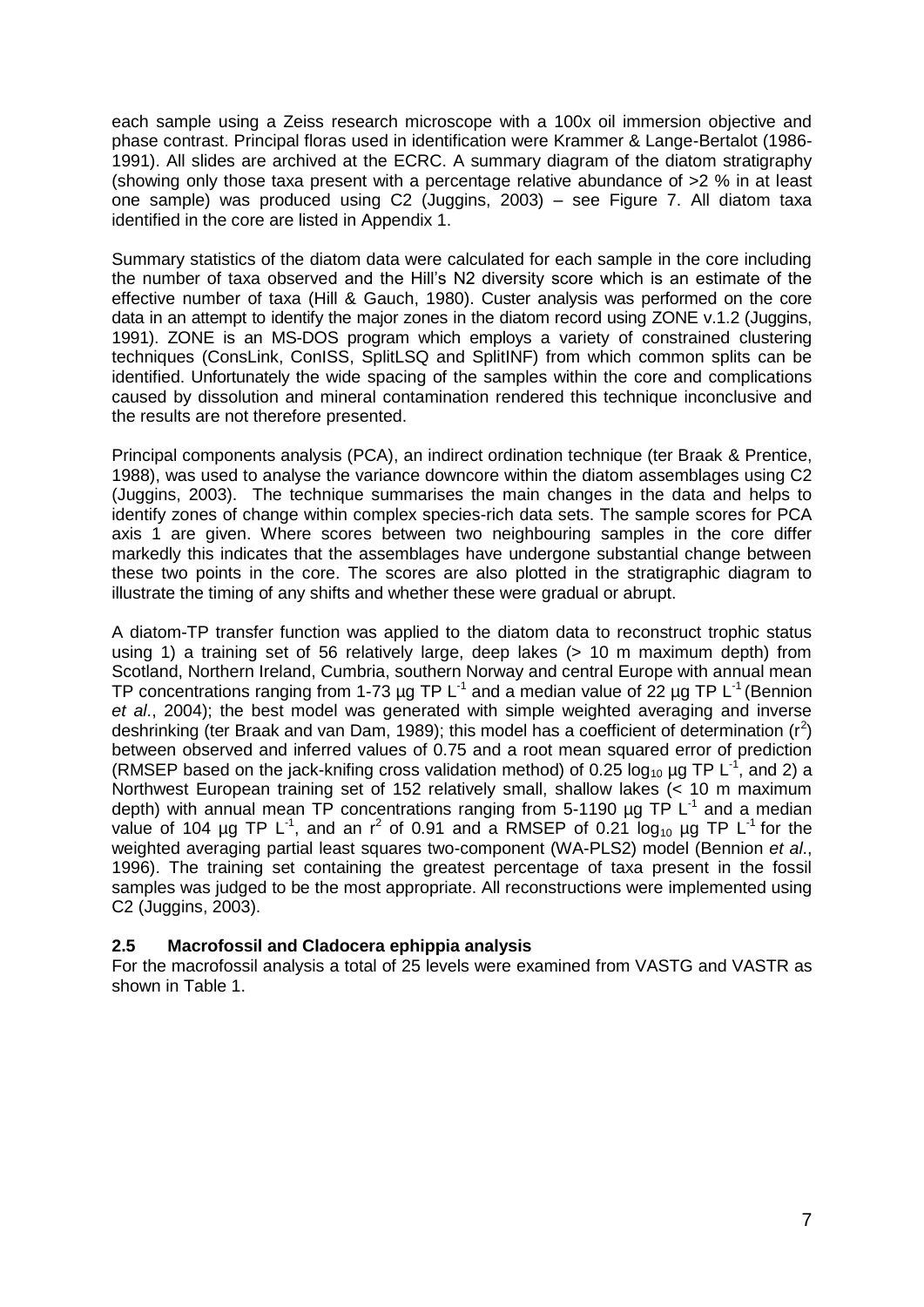**Table 1 Sample numbers and the corresponding depth in the gravity (G) and Russian (R) cores of samples analysed for macrofossils**

| Sample         | Depth           | Actual depth |
|----------------|-----------------|--------------|
| number         | (cm)            | (cm)         |
| 1              | 1G              | 1            |
| $\overline{2}$ | 6G              | 6            |
| $\overline{3}$ | 11G             | 11           |
| 4              | 16 G            | 16           |
| 5              | 21G             | 21           |
| 6              | 0R              | 30           |
| $\overline{7}$ | 11R             | 41           |
| 8              | 21 <sub>R</sub> | 51           |
| 9              | 41R             | 71           |
| 10             | 60R             | 90           |
| 11             | 80R             | 110          |
| 12             | 100R            | 130          |
| 13             | 125R            | 155          |
| 14             | 150R            | 180          |
| 15             | 175R            | 205          |
| 16             | 200R            | 230          |
| 17             | 225R            | 255          |
| 18             | 250R            | 280          |
| 19             | 300R            | 330          |
| 20             | 330R            | 360          |
| 21             | 452R2           | 452          |
| 22             | 454R2           | 454          |
| 23             | 502R2           | 502          |
| 24             | 552R2           | 552          |
| 25             | 602R2           | 602          |

A measured volume of sediment  $(-30 \text{ cm}^3, \text{ the exact volume was assessed using water})$ displacement) was analysed for each sample. Samples were sieved at 350 and 125 microns and the residues from each were transferred using distilled water to plastic vials for storage. The entire residue from the 350 micron sieve was examined under a stereomicroscope at magnifications of x10-40 and plant and animal macrofossils (zooplankton ephippia) were identified and enumerated. A quantitative sub-sample, approximately one fifth of the sample, from the 125 micron sieve sample was analysed for smaller remains such as leaf spines.

All plant material was identified by comparison with herbarium documented reference material held at UCL. It was not always possible to ascribe remains to species level, thus in some cases an aggregate group of species corresponding to the highest possible taxonomic resolution was used (for example, *Potamogeton pusillus* / *P. berchtoldii*). The data are presented as numbers of remains per 100cm3 of wet sediment.

Analysis of the sedimentary cladoceran record based on chitinous remains alone is incomplete due to the absence of ephippia, with a greater diversity of littoral chydorids being preserved compared to planktonic cladocerans (Hofmann 1987a, b, c; Hann *et al*., 1994). This arises because planktonic cladocera, particularly large bodied species, are most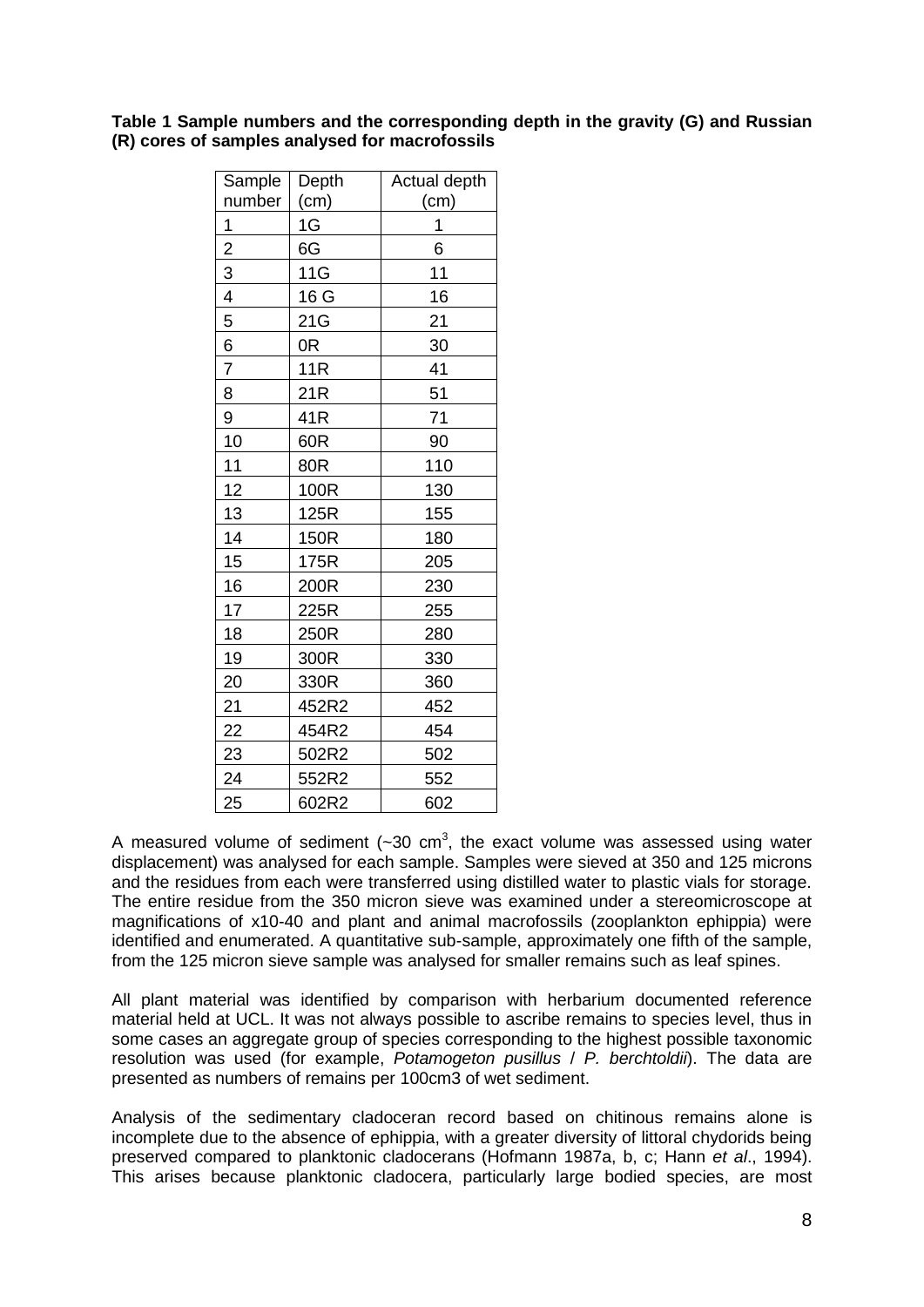susceptible to fish predation (Brooks & Dodson, 1965). Developments in cladoceran based palaeolimnology have increasingly incorporated ephippia data (Jeppesen *et al.,* 2001) and have consequently demonstrated that the sedimentary assemblage is a good reflection of the population that formed it (Davidson *et al*., 2007). Thus, in order to determine the past effects of fish and record shifts in ecosystem function it is vital that ephippia are enumerated. The ephippial remains in this study were separated and counted alongside the macrofossil remains using a binocular microscope, thus the counts are based on the analysis of at least 30 cm<sup>3</sup> of sediment and are expressed as numbers per 100 cm<sup>3</sup>. Daphnia ephippia were identified to the highest taxonomic resolution possible, with remains separated into three different groups. These were: *Daphnia hyalina* agg. (consisting of a number of smaller bodied species, including *Daphnia longispina*, *D. hyalina, D. cucullata), D. galeata* and *D. pulex*. *Simocephalus* spp and *Ceriodaphnia* spp. are the highest taxonomic resolution for the various *Ceriodaphnia* and *Simocephalus* species.

#### **2.6 Chitinous Cladocera analysis**

Cladocera remains were analysed from 20 levels throughout VASTG and VASTR (sample numbers 1-20 in Table 1) using an adaptation (Davidson *et al*., 2007) of standard techniques (Frey, 1986; Korhola & Rautio, 2000). Chitinous remains (head shields, carapaces and post abdomens) along with small ephippia were counted using a light microscope at 40x to 400×.Remains were identified using Frey (1958, 1959, 1964), Flössner (1972) and Alonso (1996). Counting of individuals followed the minimum number method, where head shields, carapaces and post-abdominal claws are tabulated separately, and the count for each species is the number of the most numerous remains. The occurrences of the various taxa represented by chitinous remains are expressed as percentages or relative abundances.

It should be noted that in the lower section of the core the samples were very hard to clean due to the clay content of the sediment making identification difficult. In particular this affected the identification of the *Bosmina* head capsules as identification of these remains relies on locating the position of the lateral head pore which is particularly hard if the sample is dirty. Five additional Cladocera samples will be selected for analysis from the bottom of the core and the analysis will be completed by spring 2016. The results for these will be reported separately.

The results of the macrofossil and Cladocera analyses were plotted as stratigraphic diagrams using C2 (Juggins, 2003).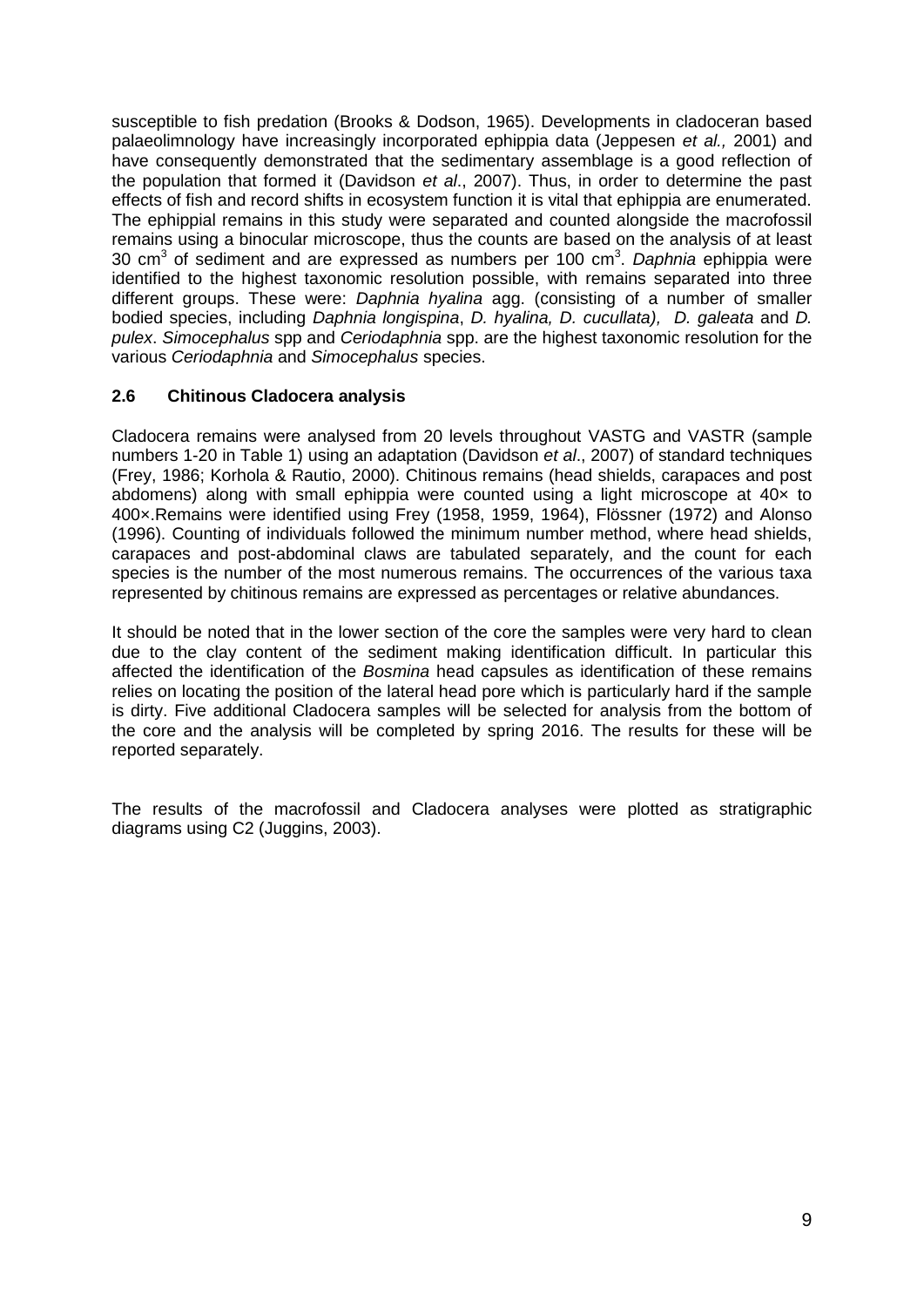#### **3. Results**

#### **3.1 Lithostratigraphic analyses**

The VASTG gravity core was inorganic throughout with LOI% ranging from ~5-9%, and carbonate content was low at 1-2% (Fig. 1). DW% was relatively high and more variable, fluctuating between 35 and 62%, with the higher values near the base of the core and a gradual trend towards lower values in the upper core (Fig. 1). Organic matter in VASTR was low in the section below 200 cm at <12% then sharply increased to a peak of 35% at 170 cm before sharply declining again to fluctuatiing values of 15-25% in the section 130-160 cm (Fig. 2 and Fig. 3). LOI% values were low and stable in the uppermost 130 cm of the VASTR core at 5-10%, being similar to those seen in VASTG, and reflecting the clay-rich nature of the soils.



**Figure 1 Percentage dry weight (DW), organic matter (LOI) and carbonate (CO3) profiles of VASTG**



**Figure 2 Photograph of VASTR core 2, 65-140 cm, showing the change to more organic sediment at c. 130 cm.**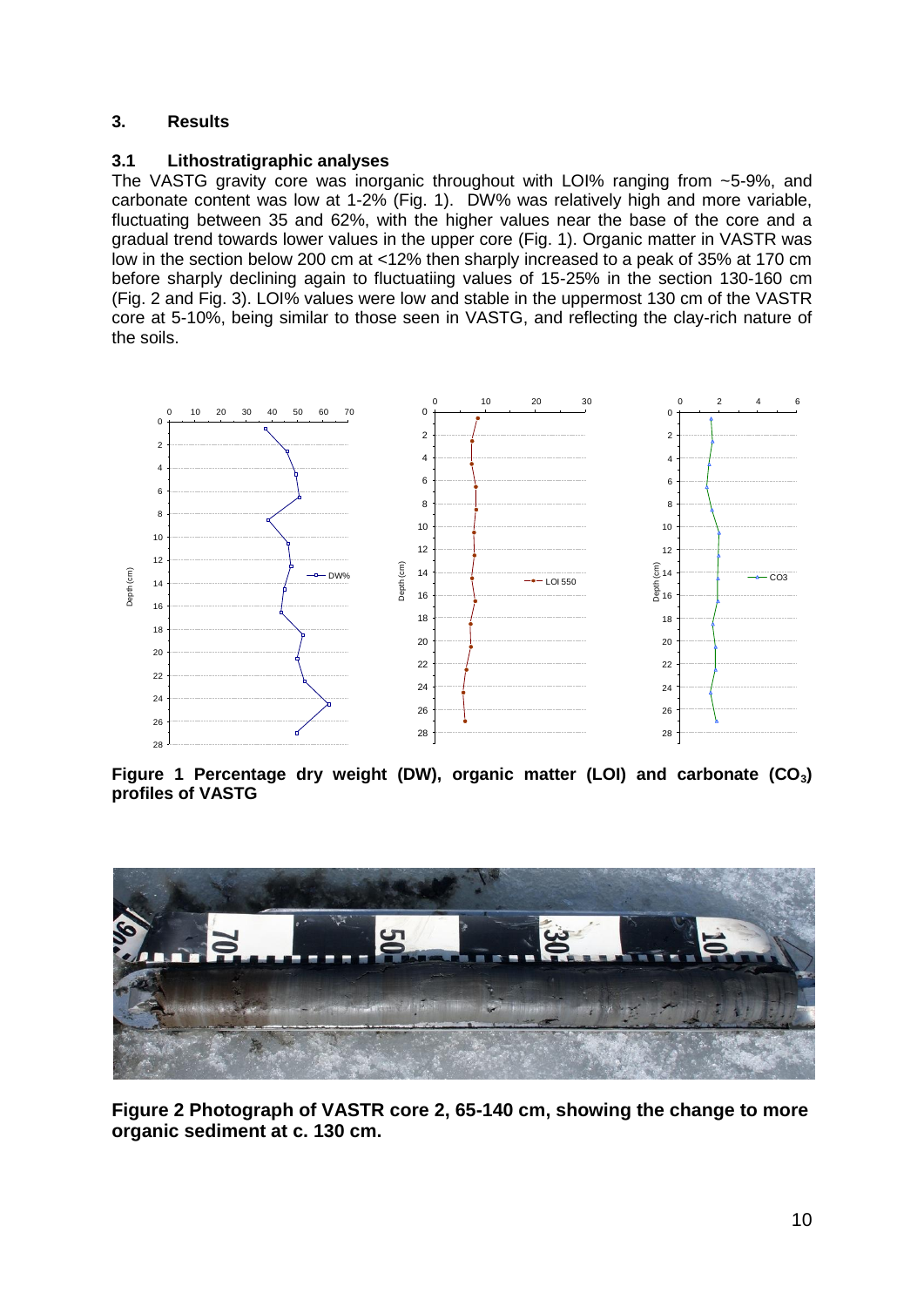

**Figure 3 Percentage organic matter (LOI) profile of VASTR**

#### **3.2 Dating**

#### **VASTG (Gravity core)**

 $210Pb$  activities in the sediments are low and it is difficult to estimate at which depth total 210Pb activity reaches equilibrium with the supported <sup>210</sup>Pb (Table 2, Fig. 4a). Unsupported  $210Pb$  activities, calculated by subtracting  $226Ra$  activity (as supported  $210Pb$ ) from total  $210Pb$ activity, are low and decline irregularly with depth (Fig. 4b). In the 2-6 cm section and at 22.5 cm, unsupported <sup>210</sup>Pb activities are even close to zero, suggesting rapid sediment accumulation in those depths.

The <sup>137</sup>Cs activity versus depth shows a peak at 27 cm (sample 26-28 cm) (Table 3, Fig. 4c). This peak is likely to be derived from the atmospheric testing of nuclear weapons with maximum fallout in 1963.

Use of the CIC (constant initial concentration) model was precluded by the non-monotonic variation in unsupported <sup>210</sup>Pb activities. <sup>210</sup>Pb chronologies were calculated using the CRS (constant rate of  $210$ Pb supply) dating model (Appleby & Oldfield, 1978). The CRS dating model places the 1963 depth at 24 cm, which is not in agreement with the depth suggested by the <sup>137</sup>Cs record. Radiometric chronologies and sedimentation rates of the core were corrected by assuming that 27 cm was formed in 1963. The results are given in Table 4 and shown in Figure 5. Sedimentation rates in the core vary, with a mean of 0.38 g cm<sup>-2</sup> yr<sup>-1</sup> in the last 50 years. The highest sedimentation rate is 3.26 g cm<sup>-2</sup> yr<sup>-1</sup>.

#### **VASTR (Russian core)**

Similarly to VASTG, unsupported <sup>210</sup>Pb activities are very low in this core (Table 5, Fig. 6b). Relatively high counting errors make the unsupported  $210$ Pb activities little use in dating.

The <sup>137</sup>Cs activity versus depth shows a peak at 35.5 cm (sample 35-36 cm) (Table 6, Fig. 6c). Rapid change from a very low value in the deeper sediments to the peak value at 35.5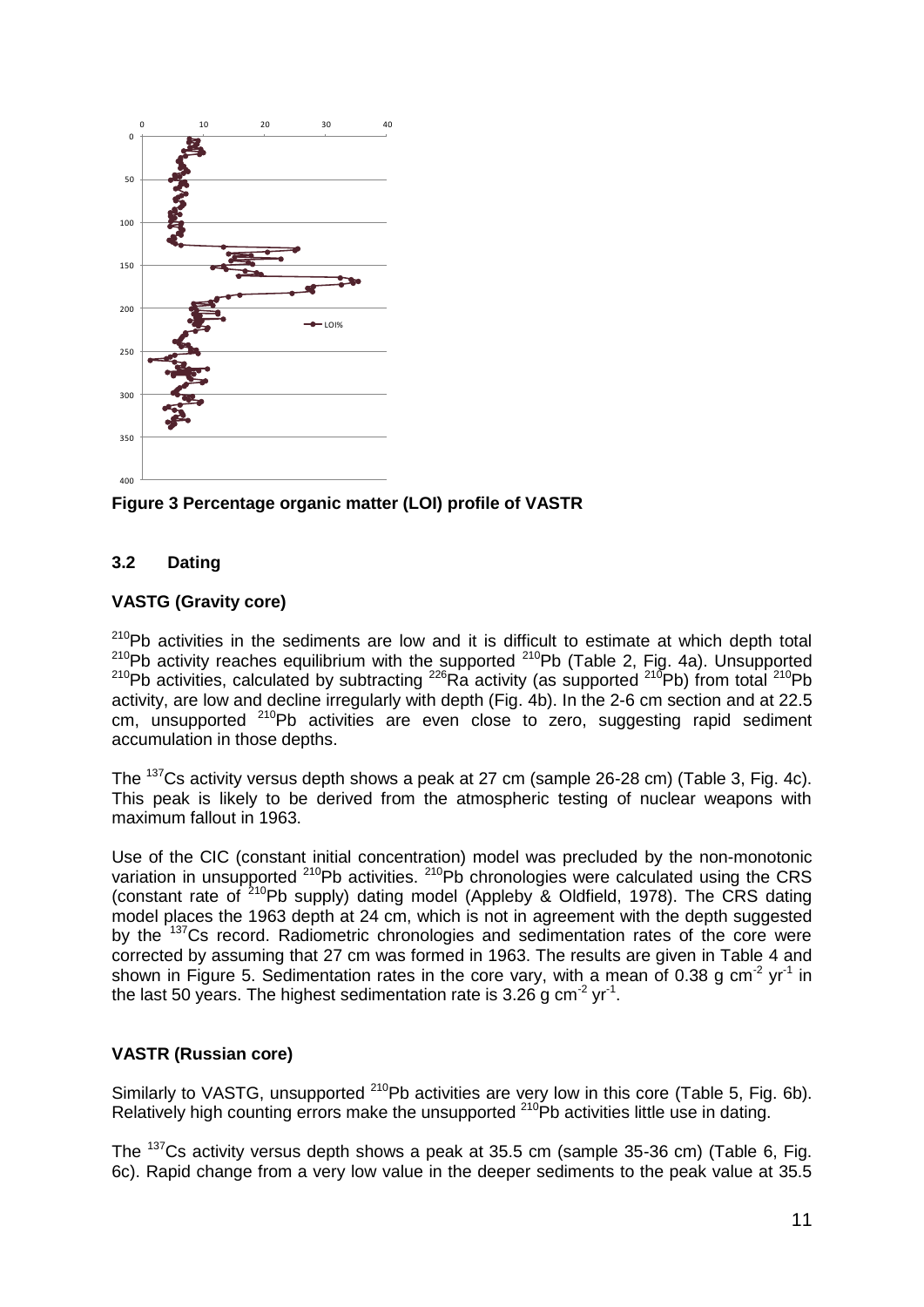cm in the  $137$ Cs activities suggests that it is almost certain that the peak is derived from the 1963 maximum fallout of the atmospheric testing of nuclear weapons. This site might be affected by the 1986 Chernobyl accident, as there is a small peak in between 12 and 16 cm (Fig. 6c). However, uncertainty is high. It is impossible to use the unsupported  $^{210}Pb$ activities of the core for dating. Based on the  $137$ Cs record of the core, 35.5 cm can be dated to c.1963.

| Depth | Dry Mass            | Pb-210 |       |           |      |              | Cum Unsupported |             |       |
|-------|---------------------|--------|-------|-----------|------|--------------|-----------------|-------------|-------|
|       |                     | Total  |       | Supported |      | Unsupp       |                 | Pb-210      |       |
| Cm    | $g \text{ cm}^{-2}$ | Bq Kg  | ±.    | Bq Kg     | ±.   | $Bq Kg^{-1}$ | 士               | Bq $m^{-2}$ | 士     |
| 0.5   | 0.2437              | 103.44 | 10.55 | 89.66     | 2.79 | 13.78        | 10.91           | 33.3        | 18.9  |
| 2.5   | 1.396               | 96.14  | 10.1  | 92.92     | 2.73 | 3.22         | 10.46           | 117         | 98.2  |
| 5.5   | 3.5031              | 81.29  | 8.89  | 80.21     | 2.41 | 1.08         | 9.21            | 158.3       | 211   |
| 10.5  | 6.6304              | 108.26 | 10.27 | 91.78     | 2.81 | 16.48        | 10.65           | 335         | 348   |
| 15.5  | 9.9265              | 103.49 | 9.05  | 84.49     | 2.33 | 19           | 9.35            | 918.8       | 484.7 |
| 17.5  | 11.2631             | 126.5  | 12.18 | 93.98     | 2.87 | 32.52        | 12.51           | 1255        | 515.1 |
| 20.5  | 13.5166             | 84.2   | 5.9   | 86.93     | 1.55 | $-2.73$      | 6.1             | 1590.7      | 560.2 |
| 22.5  | 15.0625             | 98.48  | 9.45  | 89.65     | 2.69 | 8.83         | 9.83            | 1637.8      | 573   |
| 25.5  | 17.801              | 83.79  | 5.53  | 80.84     | 1.46 | 2.95         | 5.72            | 1784.7      | 610.7 |
| 27    | 19.1377             | 93.36  | 11.61 | 80.25     | 3.28 | 13.11        | 12.06           | 1875.8      | 622.1 |
| 29.5  | 21.3157             | 76.94  | 8     | 77.06     | 2.12 | $-0.12$      | 8.28            | 2017.2      | 658.5 |

## **Table 2 <sup>210</sup>Pb concentrations in core VASTG**

**Table 3 Artificial fallout radionuclide concentrations in core VASTG**

| Depth | Cs-137       |      | Am-241       |   |
|-------|--------------|------|--------------|---|
| cm    | $Bq Kg^{-1}$ | 士    | $Bq Kg^{-1}$ | 土 |
| 0.5   | 11.36        | 1.36 | 0            |   |
| 2.5   | 7.94         | 1.27 | O            |   |
| 5.5   | 8.01         | 1.11 | O            |   |
| 10.5  | 7.08         | 1.24 | O            |   |
| 15.5  | 6.42         | 0.97 | O            |   |
| 17.5  | 11.35        | 1.35 | O            |   |
| 20.5  | 13.93        | 0.84 | O            |   |
| 22.5  | 24.26        | 1.61 | O            |   |
| 25.5  | 20.29        | 0.82 | O            |   |
| 27    | 31.8         | 2.17 |              |   |
| 29.5  | 23.66        | 1.27 |              |   |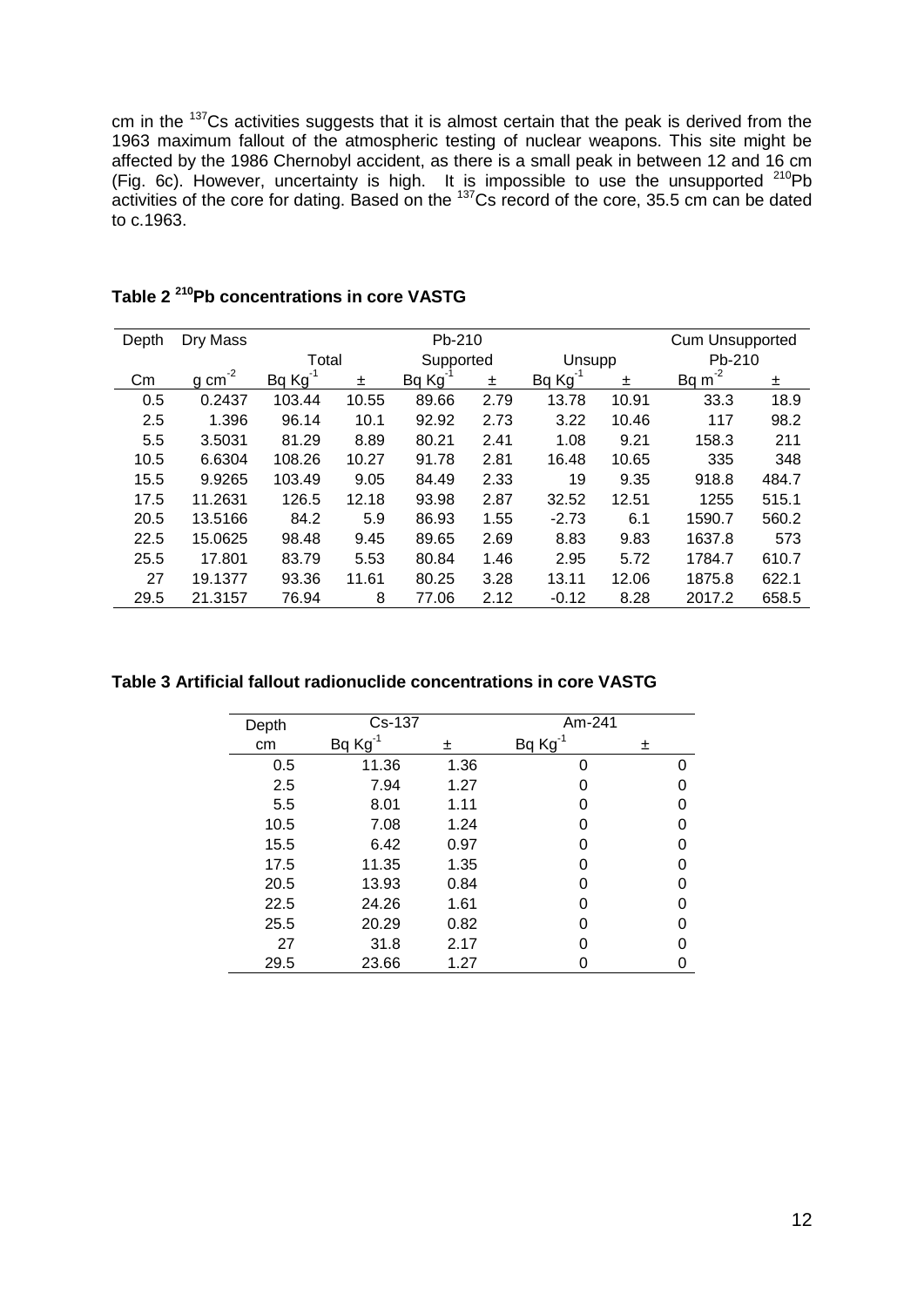**Table 4 <sup>210</sup>Pb chronology of core VASTG** 

| Depth | Drymass    | Chronology |                |                |                      | <b>Sedimentation Rate</b>                      |       |
|-------|------------|------------|----------------|----------------|----------------------|------------------------------------------------|-------|
|       |            | Date       | Age            |                |                      |                                                |       |
| cm    | -2<br>g cm | AD         | vr             | 士              | -2<br>$vr-1$<br>g cm | $\frac{\text{cm}}{\text{cm}}$ yr <sup>-1</sup> | ± %   |
| 0     | 0          | 2013       | 0              |                |                      |                                                |       |
| 0.5   | 0.2437     | 2012       | 1              | 2              | 0.698                | 1.25                                           | 78.9  |
| 2.5   | 1.396      | 2011       | $\overline{2}$ | $\overline{2}$ | 3.259                | 5                                              | 326.6 |
| 5.5   | 3.5031     | 2011       | $\overline{2}$ | 4              | 1.745                | 2.67                                           | 779.6 |
| 10.5  | 6.6304     | 2008       | 5              | 4              | 0.459                | 0.71                                           | 70.3  |
| 15.5  | 9.9265     | 1997       | 16             | 5              | 0.232                | 0.35                                           | 62.1  |
| 17.5  | 11.2631    | 1988       | 25             | 5              | 0.256                | 0.36                                           | 62    |
| 20.5  | 13.5166    | 1983       | 30             | 6              | 0.543                | 0.71                                           | 131.2 |
| 22.5  | 15.0625    | 1981       | 32             | 6              | 0.428                | 0.5                                            | 171.4 |
| 25.5  | 17.801     | 1973       | 40             | 8              | 0.226                | 0.25                                           | 313.9 |
| 27    | 19.1377    | 1963       | 50             | 10             | 0.134                | 0.15                                           | 388   |



**Figure 4 Fallout radionuclide concentrations in core VASTG showing (a) total <sup>210</sup>Pb, (b) unsupported <sup>210</sup>Pb and (c) <sup>137</sup>Cs concentrations versus depth.**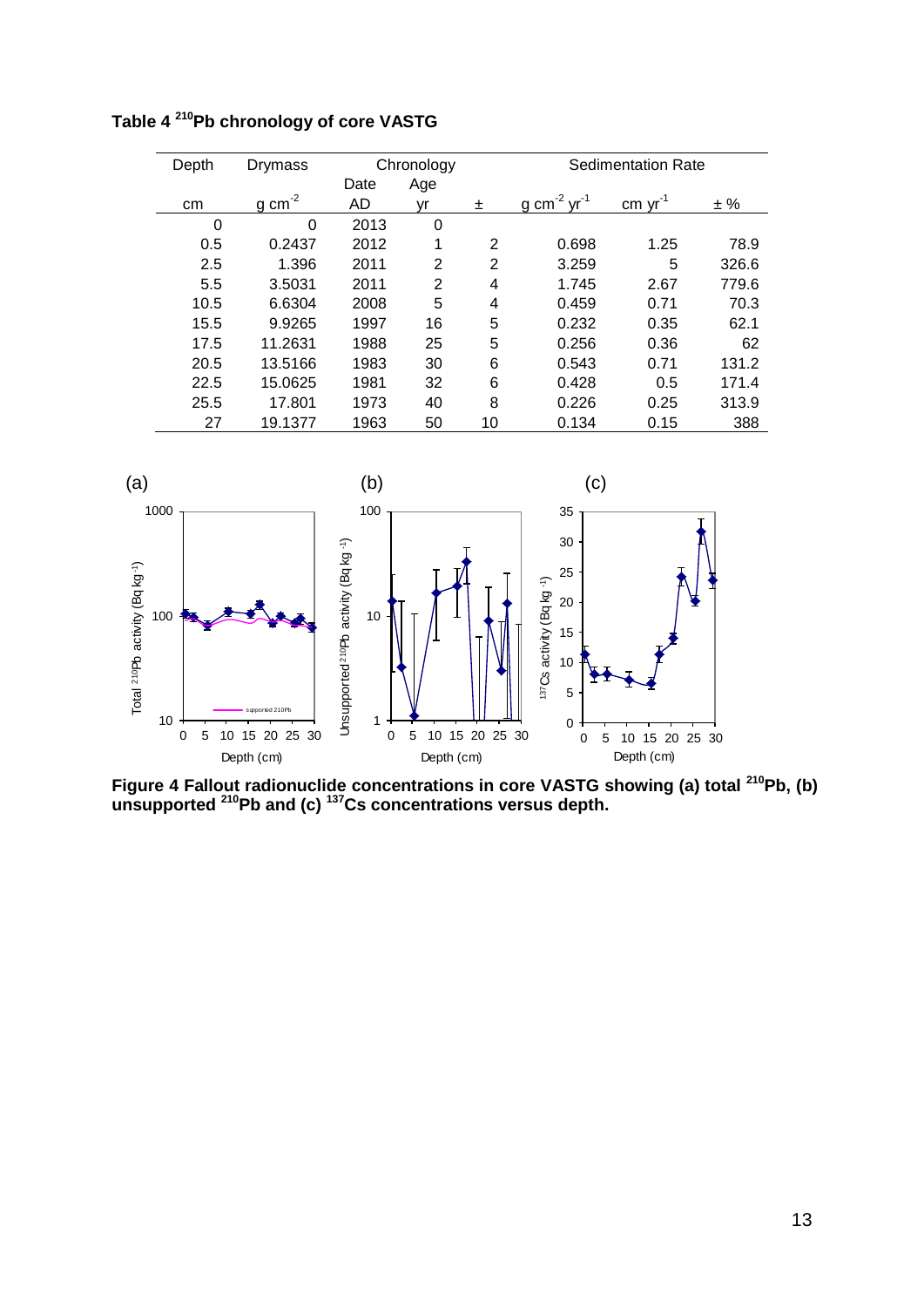

**Figure 5 Radiometric chronology of core VASTG, showing the CRS model <sup>210</sup>Pb dates and sedimentation rates.** 

| Depth |        |       |        |      |                     |             |
|-------|--------|-------|--------|------|---------------------|-------------|
|       |        |       |        |      | Unsupp              |             |
| cm    | Bq Kg  | 士     | Bq Kg  | 土    |                     | 土           |
| 0.5   | 65.7   | 8.8   | 90.92  | 2.99 | $-25.22$            | 9.29        |
| 5.5   | 86.5   | 9.69  | 88.3   | 3.28 | $-1.8$              | 10.22       |
| 10.5  | 90.76  | 9.39  | 81.03  | 3.09 | 9.74                | 9.88        |
| 12.5  | 101.62 | 9.63  | 90.14  | 2.99 | 11.48               | 10.08       |
| 15.5  | 105.29 | 9.34  | 82.74  | 2.85 | 22.55               | 9.77        |
| 17.5  | 97.06  | 10.06 | 96.07  | 3.2  | 0.99                | 10.56       |
| 20.5  | 86.54  | 5.21  | 82.73  | 1.73 | 3.81                | 5.49        |
| 23.5  | 106.18 | 14.37 | 129.94 | 5.1  | $-23.75$            | 15.25       |
| 25.5  | 74.62  | 6.55  | 82.39  | 2.17 | $-7.77$             | 6.9         |
| 30.5  | 81.86  | 7.77  | 77.73  | 2.5  | 4.14                | 8.16        |
| 35.5  | 76.09  | 9.4   | 73.39  | 3.05 | 2.7                 | 9.88        |
| 40.5  | 82.8   | 9.5   | 70.06  | 2.96 | 12.74               | 9.95        |
| 45.5  | 64.27  | 8.13  | 69.41  | 2.56 | $-5.13$             | 8.52        |
|       |        |       | Total  |      | Pb-210<br>Supported | $BqKg^{-1}$ |

#### **Table 5 <sup>210</sup>Pb concentrations in core VASTR**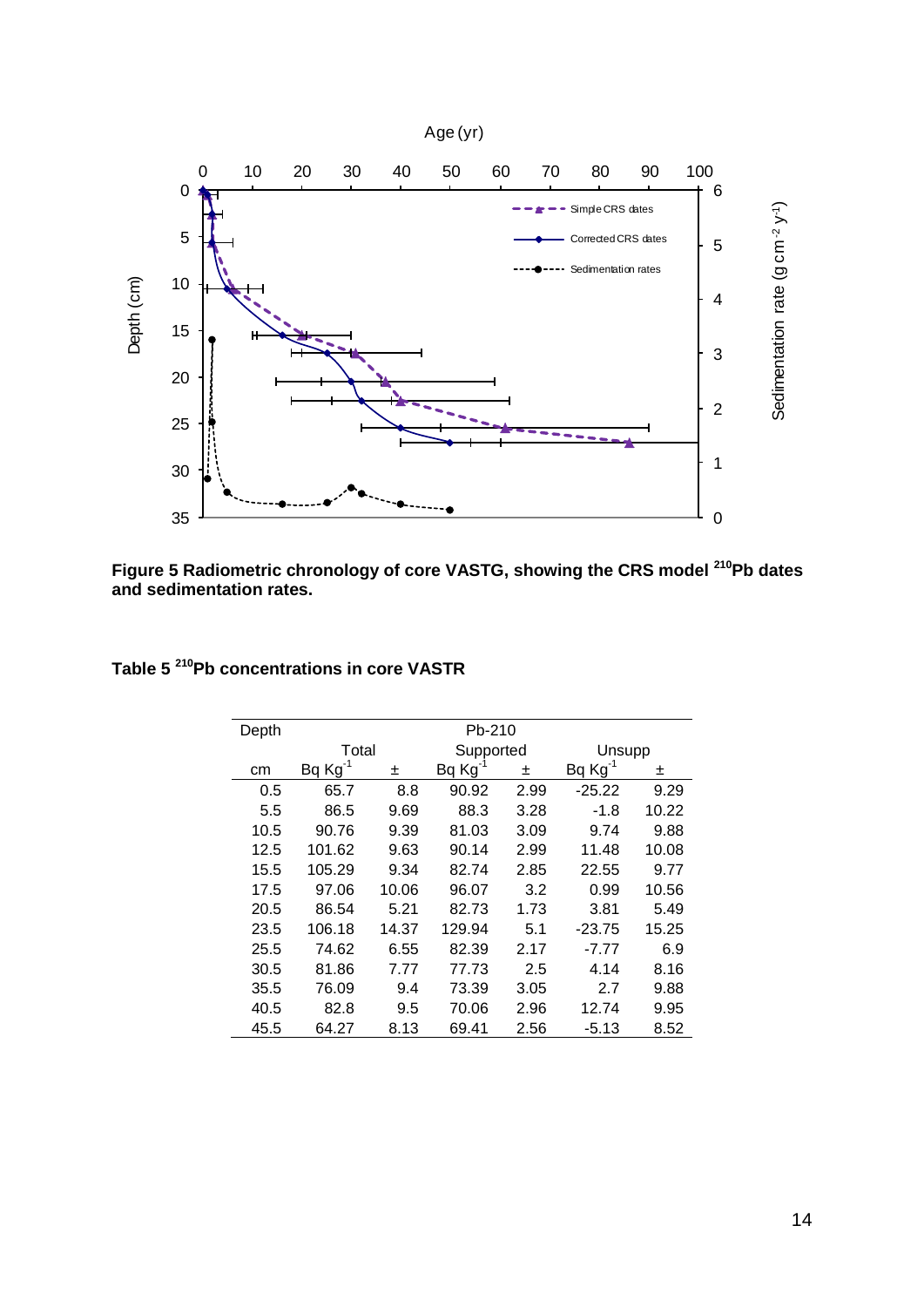| Depth | Cs-137 | Am-241 |              |   |
|-------|--------|--------|--------------|---|
| cm    | Bq Kg  | 土      | $Bq Kg^{-1}$ | 士 |
| 0.5   | 10.29  | 1.42   | 0            | 0 |
| 5.5   | 9.01   | 1.56   | O            | O |
| 10.5  | 8.31   | 1.36   | O            | ი |
| 12.5  | 11.61  | 1.53   | U            | O |
| 15.5  | 11.98  | 1.47   | O            | ი |
| 17.5  | 8.89   | 1.43   | U            | O |
| 20.5  | 6.7    | 0.76   | U            | ი |
| 23.5  | 9.98   | 2.28   | O            | ი |
| 25.5  | 10.36  | 1.05   | U            | ი |
| 30.5  | 11.05  | 1.23   | U            | 0 |
| 35.5  | 16.48  | 1.81   | U            | ი |
| 40.5  | 2.79   | 1.3    | O            | ი |
| 45.5  | 2.7    | 1.03   | ი            | 0 |

**Table 6 Artificial fallout radionuclide concentrations in core VASTR**



**Figure 6 Fallout radionuclide concentrations in core VASTR, showing (a) total <sup>210</sup>Pb, (b) unsupported <sup>210</sup>Pb and (c) <sup>137</sup>Cs concentrations versus depth.**

#### **3.3 Diatom analysis**

Diatoms were abundant throughout the upper 480 cm of the core and were generally well preserved in most samples.

The quality of diatom samples varied throughout the core with eight of the twenty being either too mineral or with partial diatom dissolution making accurate species identification and enumeration impossible. Mineral material was a major problem within the zones in the 50-125 cm and 250-300 cm sections, with even very dilute samples proving impossible to count accurately. Below 480 cm, the samples showed evidence of dissolution and only very few heavily silicified species (mainly marine) were seen and therefore these samples could not be analysed accurately. The samples analysed are listed in Table 7.

A total of 158 diatom taxa were observed in the 12 samples from the core (Appendix 1) with between 30 and 44 taxa per sample. Between 86 to 96% of the diatom taxa in the fossil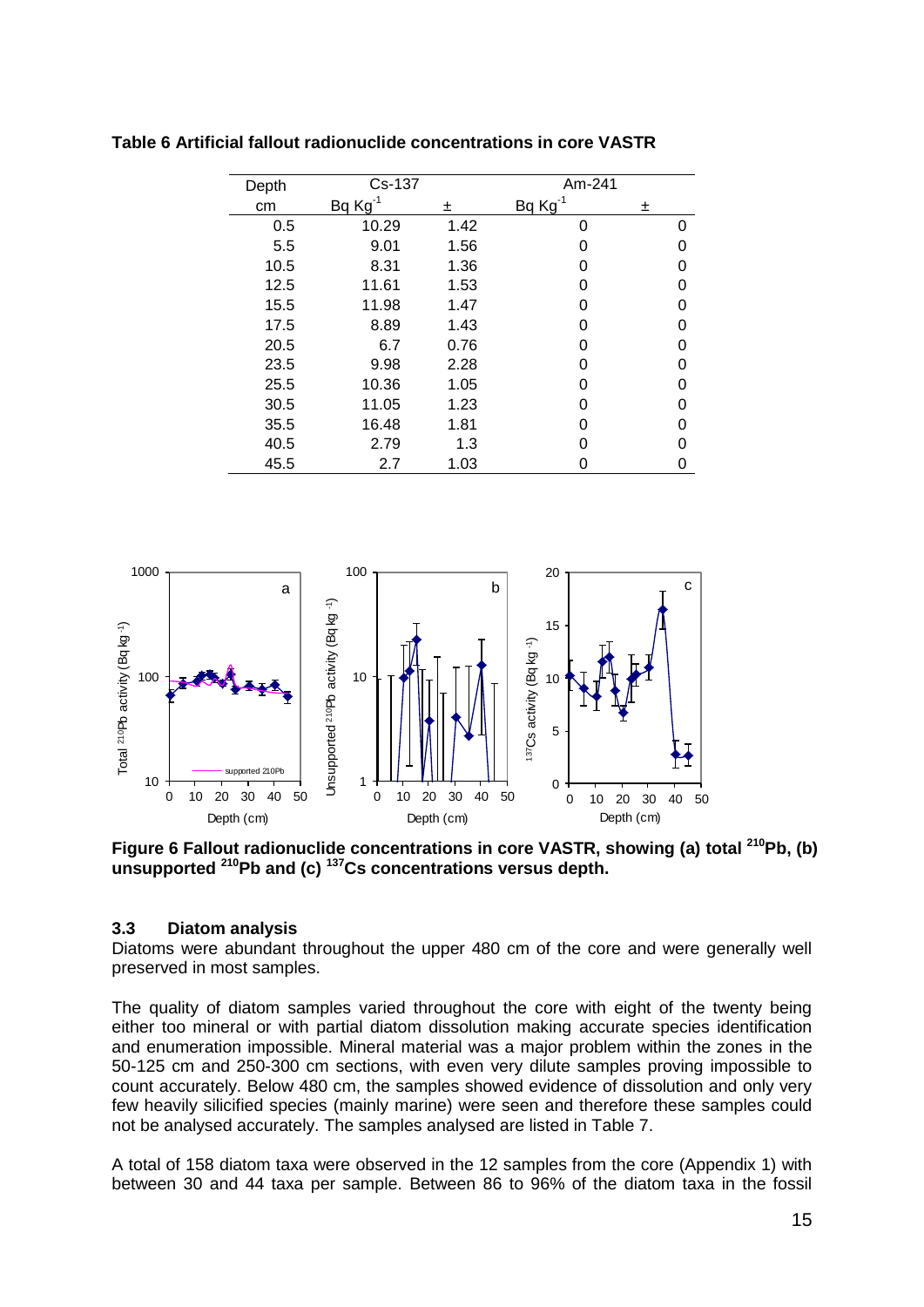samples from the core were present in the Northwest European training set of relatively small, shallow lakes but only approximately 80% were present in the large lakes training set with values dropping to 56% for the 40 cm sample. Caution must therefore be exercised when interpreting the results of the latter.

| Depth (cm) | Counted?  | Slide quality                                 |
|------------|-----------|-----------------------------------------------|
| 5          | Yes       | Good                                          |
| 20         | Yes.      | Good                                          |
| 40         | Yes       | Good                                          |
| 60         | Yes       | Good                                          |
| 80         | No.       | Very high mineral content - diatoms present   |
| 100        | No        | Very high mineral content - diatoms present   |
| 125        | Yes       | High mineral content, but analysed            |
| 150        | Yes       | Good                                          |
| 175        | Yes       | Good                                          |
| 200        | Yes       | High mineral content, but analysed            |
| 225        | No.       | High silt content - diatoms present           |
| 250        | Yes       | High mineral content, but analysed            |
| 300        | Yes       | High mineral content, but analysed            |
| 340        | Yes       | High mineral content, but analysed            |
| 390        | No        | Very high mineral content - diatoms present   |
| 450        | <b>No</b> | Very high mineral content - diatoms present   |
| 480        | Yes       | High mineral content, but analysed            |
| 510        | <b>No</b> | Dissolution problems - Marine diatoms present |
| 540        | <b>No</b> | Dissolution problems - Marine diatoms present |
| 570        | No.       | High mineral content - no diatoms present     |

|  | Table 7 Summary of diatom analysis from the Lake Vastadtjern sediment core |  |
|--|----------------------------------------------------------------------------|--|
|  |                                                                            |  |

There were some marked changes in the assemblage during the period represented by the core (Fig. 7). The uppermost 20 cm was dominated by *Achnanthes minutissima*  (*Achnanthidium minussimum*) alongside a number of other benthic taxa (e.g. *Fragilaria* spp, *Pinnularia* spp., *Cocconeis placentula* and *Gomphonema parvulum*). Below this there was a peak of *Surirella brebisonii* at around 40 cm and a decline in *A. minutissima*. The zone below this was very high in mineral content to about 125 cm and diatom counts were not possible. Below 125 cm to a depth of 480 cm, the assemblage appeared to be relatively stable in terms of the common taxa. Benthic *Fragilaria* spp. species were still common, but the samples were mostly dominated by *Aulacoseira* spp. with *Tabellaria flocculosa* also present at relatively high abundance.

The sample quality between 340 and 480 cm was very poor and diatom analysis not possible. A count was made of the 480 cm level, which was similar to the upper levels (with higher PCA axis 1 scores). Below 480 cm the samples were again of very poor quality with high mineral content and low diatom concentration (relative to mineral content). What diatom valves were present were of brackish / marine origin with *Grammatophora cf. oceanica, Bacillaria* sp., *Pleurosigma* sp., *Rhaphoneis* sp., and *Cocconeis* sp. noted.

The 570 cm sample was dominated by mineral material and no diatoms were seen in the sample.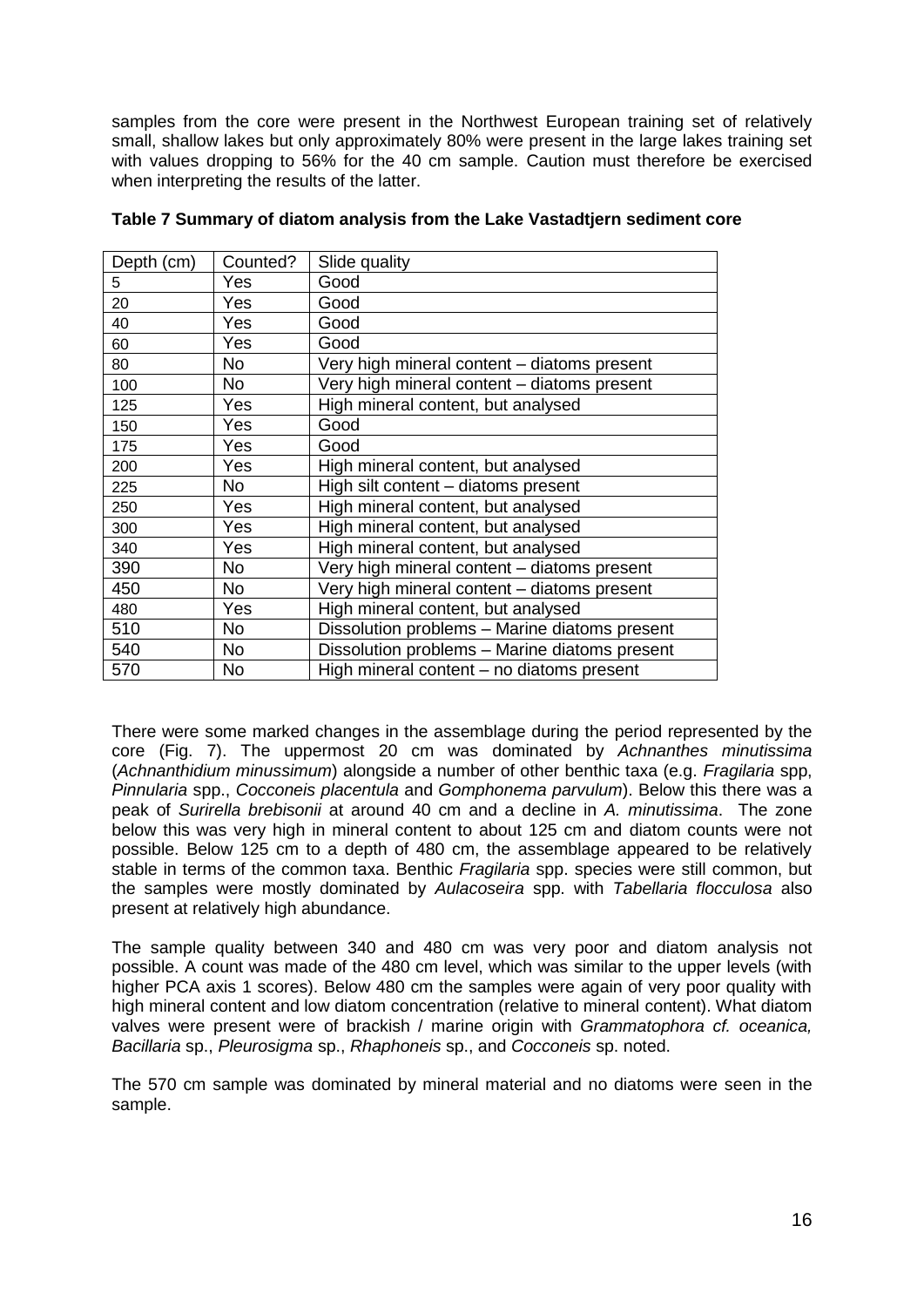

#### **Figure 7 Summary stratigraphy for selected diatom taxa for Lake Vastadtjern**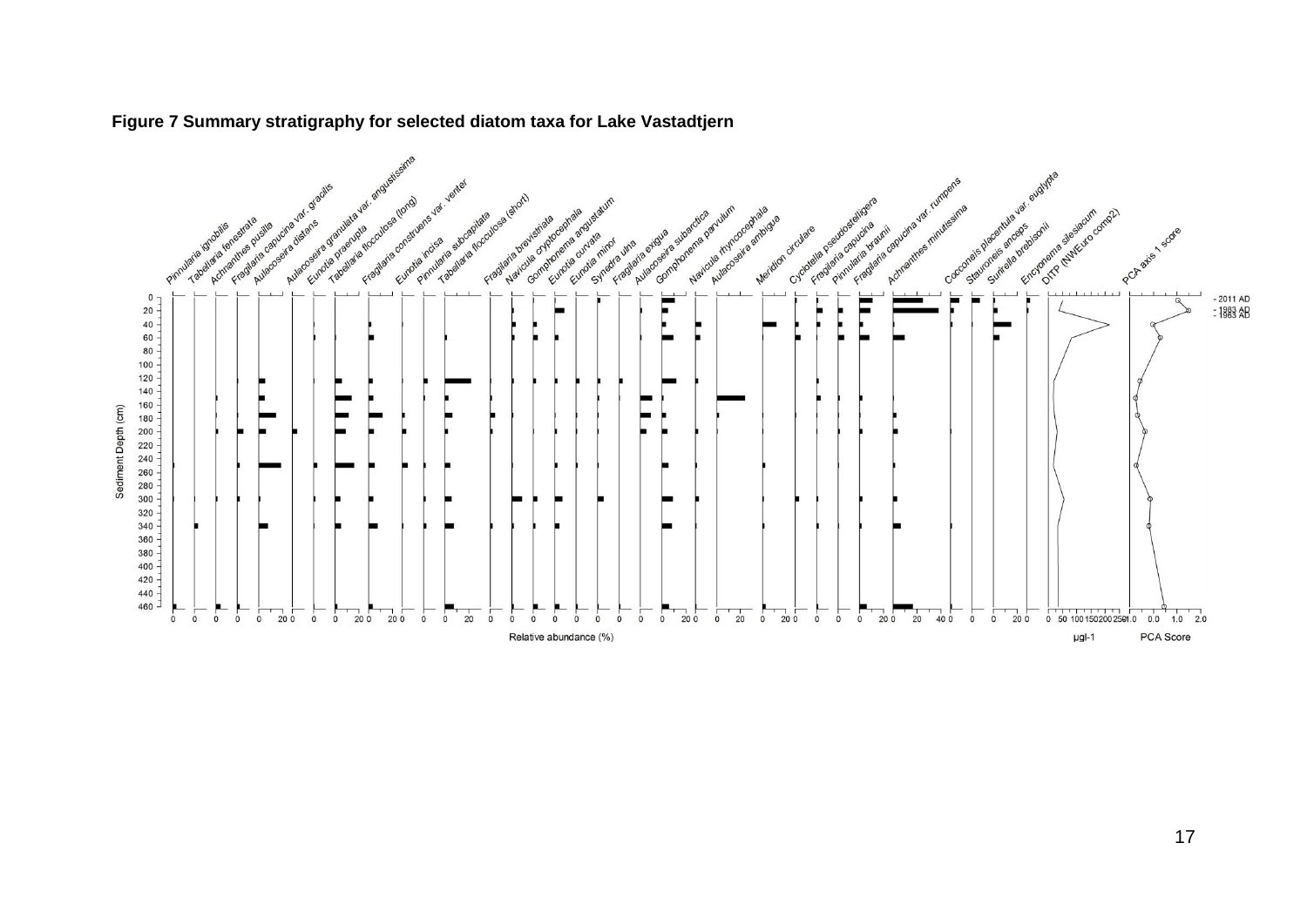The species assemblages were best represented by the NW European shallow lakes training set with between 86 to 96% of the diatom taxa in the fossil samples from the core present. Using this model the second component WA-PLS model provides the most robust internally validated (jack-knifed) root mean square root error statistic  $(r^2)$  of 0.81. This model places the recent TP concentrations of the lake to be in the region of 40-50  $\mu$ gl<sup>-1</sup>, with levels peaking in the 40 cm level at 214 before falling to between  $17 - 55$  in the lower part of the core below approximately 100 cm.

With respect to the timing of the changes it would appear that the peak in trophic status was before 1963 which is identified as being at approximately 27 cm in the gravity core. The dating is unreliable before this point, but a crude extrapolation of the dates would suggest the increase to have been within the last 150 years.

#### **3.4 Macrofossil and Cladocera ephippia analysis**

The results of the macrofossil analysis are presented in Figure 9. In the lower section of the core (below 350 cm) the overall diversity and abundance of macrofossils was low and was dominated by Nymphaeaceae trichosclereids with some *Nymphaea alba* seed fragments. Small numbers of *Callitriche* cf. *stagnalis* seeds were also found (454 cm).

The section above 350 cm saw a large rise in moss leaves and *Juncus* spp. seeds. Nymphaeaceae trichosclereids remain abundant in this section but at lower abundances than in the lowermost section of the core. *Nymphaea alba* seed fragments are also present throughout this section and reach peak abundances at 180 cm. A small number of *Isoetes lacustis* megaspores were also found at 360 cm.

Between 150 and 20 cm the number of Nymphaeaceae remains (seeds and trichosclereids) reduced substantially. The numbers of broad leaved *Potamogeton* remains increased (see Fig. 8) as did *Potamogeton natans* seeds between 50 and 20 cm. *Potamogeton* remains decreased above 20 cm but *Potamogeton* broad leaved fragments remained present throughout the top section of VASTG. Nymphaeaceae trichosclereids increased again at 10 cm and remained present throughout the top section of VASTG but in lower numbers than were seen in the lower core samples. *Lemna* leaves were present in the uppermost sample of VASTG.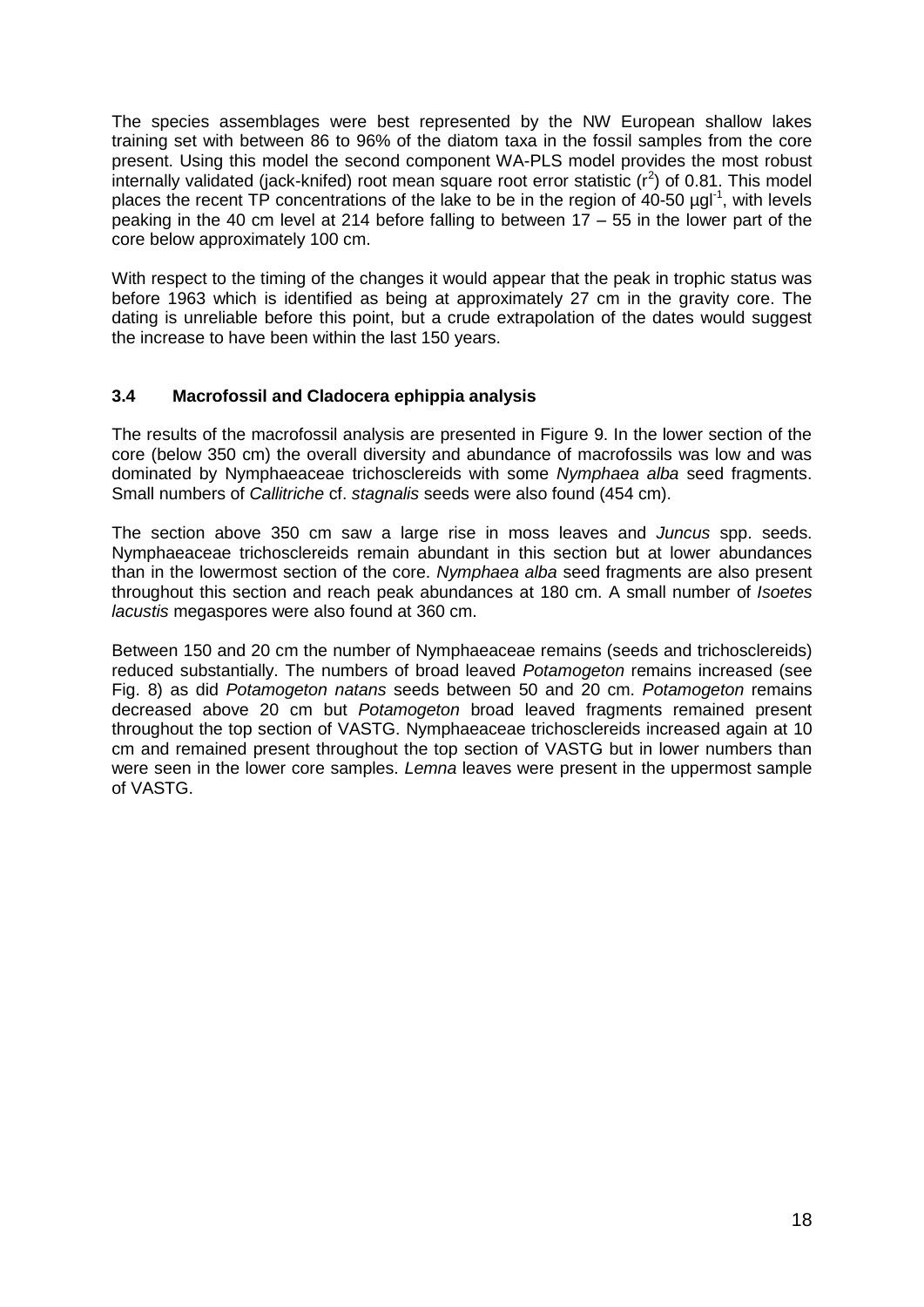

#### **Figure 8 Broad leaved** *Potamogeton* **remains at 21cm (VASTG).**

The results of the animal, bryozoan and invertebrate remains are presented in Figure 10. The lowermost section of the core (below 350 cm) have very few remains present with only Oribatid mite heads and low numbers of *Plumatella* present throughout the section. In the section above this (360-155 cm) the remains are dominated by bryozoan remains (*Plumatella* and *Cristatella* statoblast halves) and Oribatid mite heads were also consistently present throughout the section. Caddis case remains were only found in samples at 330 and 360 cm. Frontoclypeal apotome remains were observed in two samples in the lower half of the core.

Above 350 cm *Cristatella* halves were absent from the core and *Plumatella* halves decreased at the same point but increased again at 70 cm with a particularly large number being present at 20 cm. Fish scale remains occurred only in samples at 40-70 cm.

The Cladocera ephippia remains are presented in Figure 11. As with the macrofossils and the animal remains the lower section of the core (below 160 cm) was markedly different to the upper section in terms of the abundance levels of the ephippial remains. Below 160 cm the samples were dominated by *Ceriodaphnia* spp. (with a short absence between samples at 500-450 cm), *Daphnia pulex* and *Daphnia hyalina* agg. All of these species declined dramatically above sample 160 cm and remained at very low numbers, or were absent, throughout the rest of the core. *Simocephalus* spp. were present between 360-160 cm, declined in abundance between 130-70 cm and increased again in the upper section of the core with a gradual decline again towards the core top.

#### **3.5 Chitinous Cladocera analysis**

The results of the chitinous Cladocera analysis are presented in Figure 12. The lower section of the core (below 110 cm) was dominated by *Bosmina* species and to a lesser extent by *Daphnia longispina*, *Acroperus harpae* and various *Alona* and *Alonella* species. The *Bosmina* species declined substantially above 90 cm and remained low until the uppermost core sample where their abundance increased again.

As the *Bosmina* and *Alona* species declined, *Chydorus sphaericus* increased and dominated the assemblage above 70 cm. In this upper section many species increased in abundance, or appeared for the first time in the core profile, including *Eurycercus* spp*., Graptoleberis testudinaria* and *Pleuroxus truncatus.*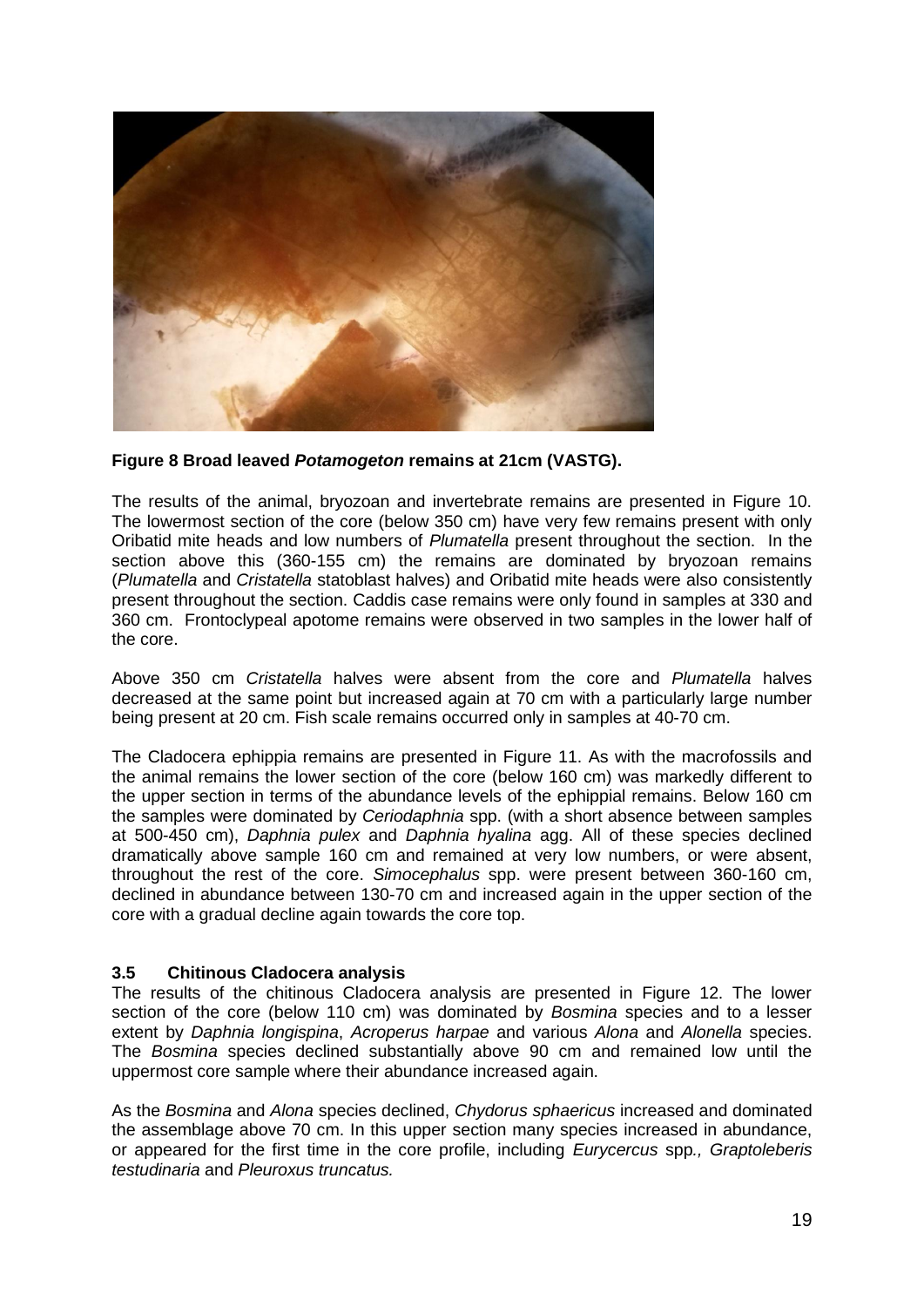

**Figure 9 Summary stratigraphy for selected plant macrofossils for Lake Vastadtjern (Note variable scaling on the x axis)**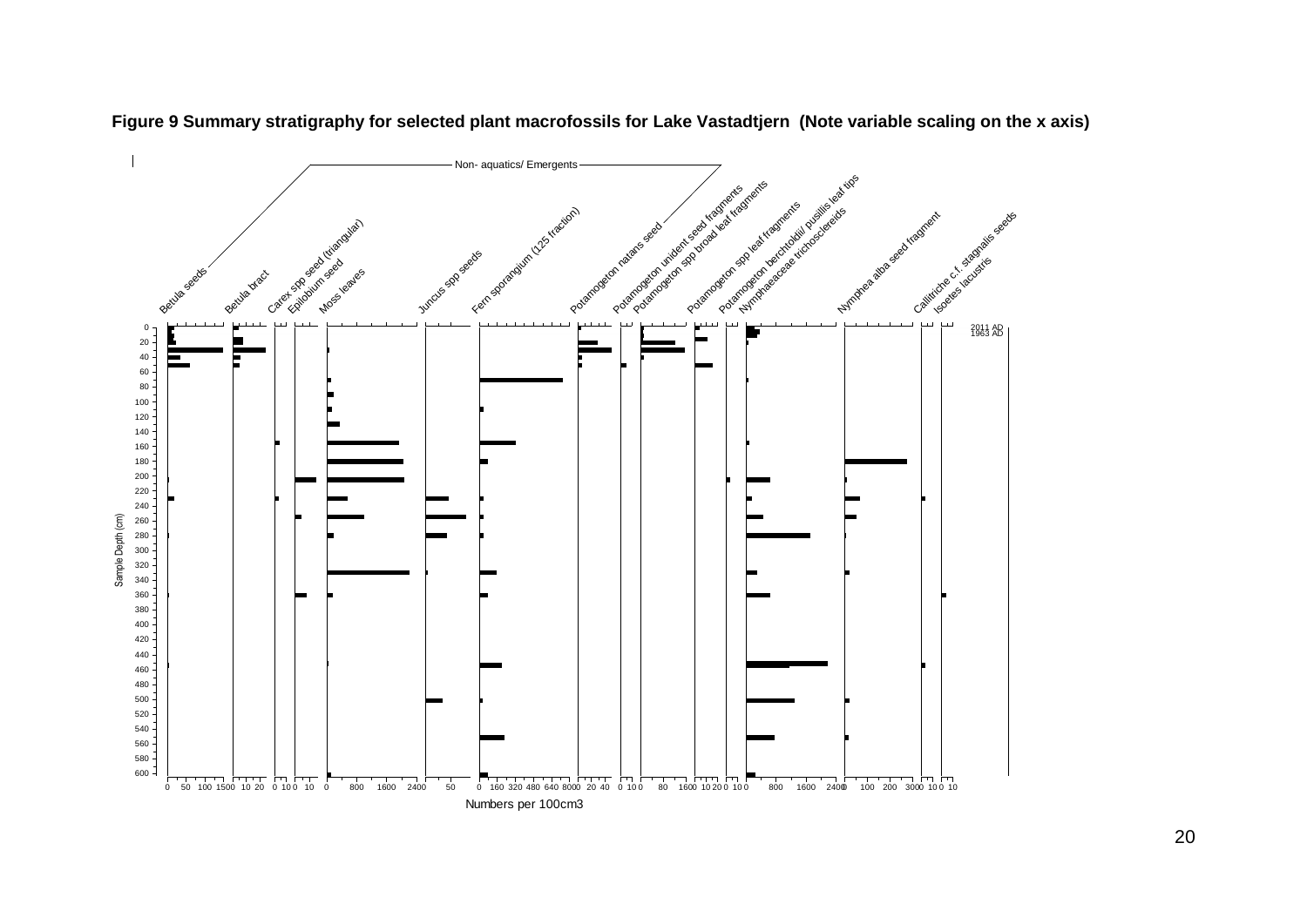**Figure 10 Summary stratigraphy of animal, bryozoan and invertebrate remains for Lake Vastadtjern (Note variable scaling on the x axis)**

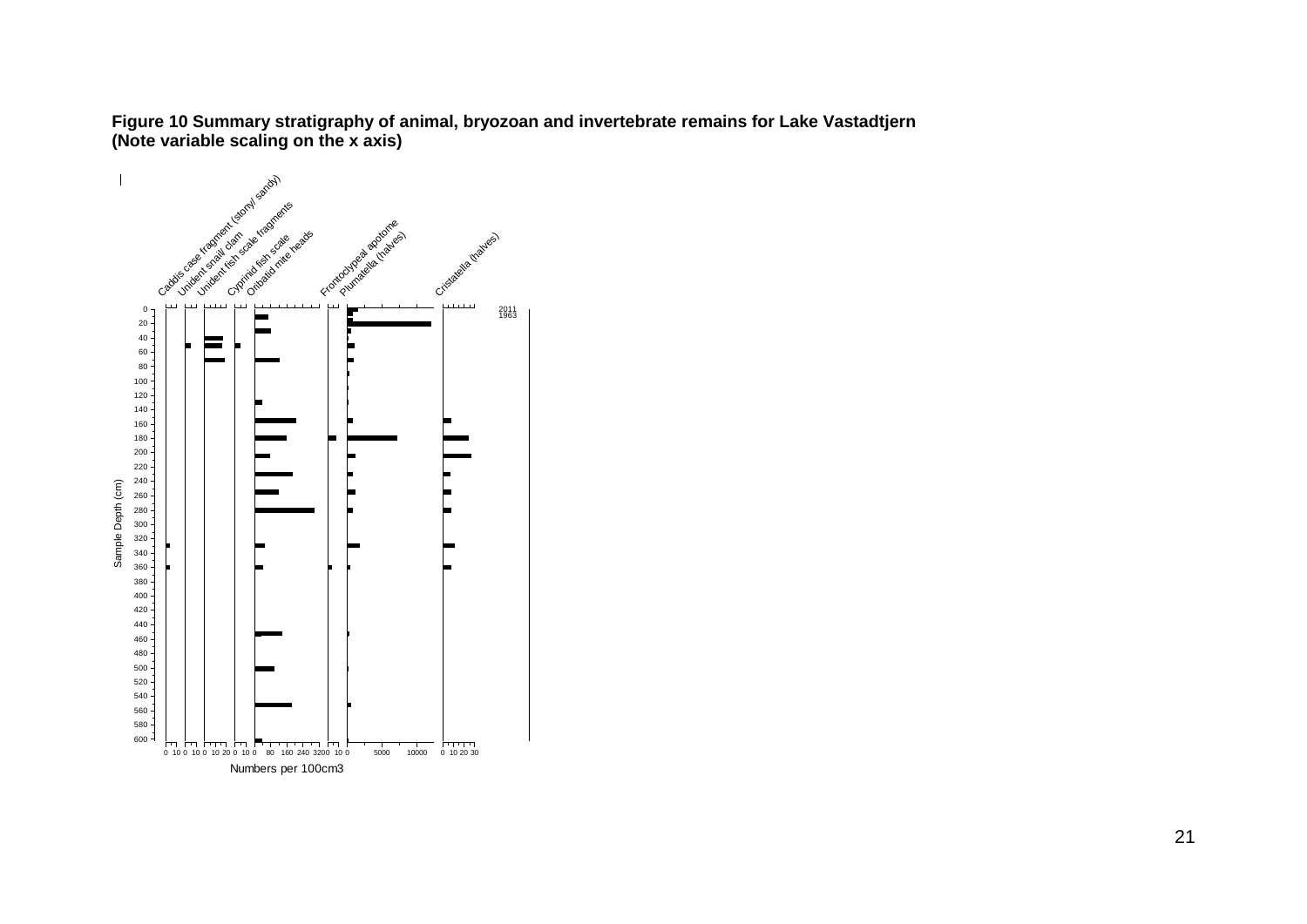

Numbers per 100cm3

**Figure 11 Summary stratigraphy of Cladocera ephippia for Lake Vastadtjern (Note variable scaling on the x axis)**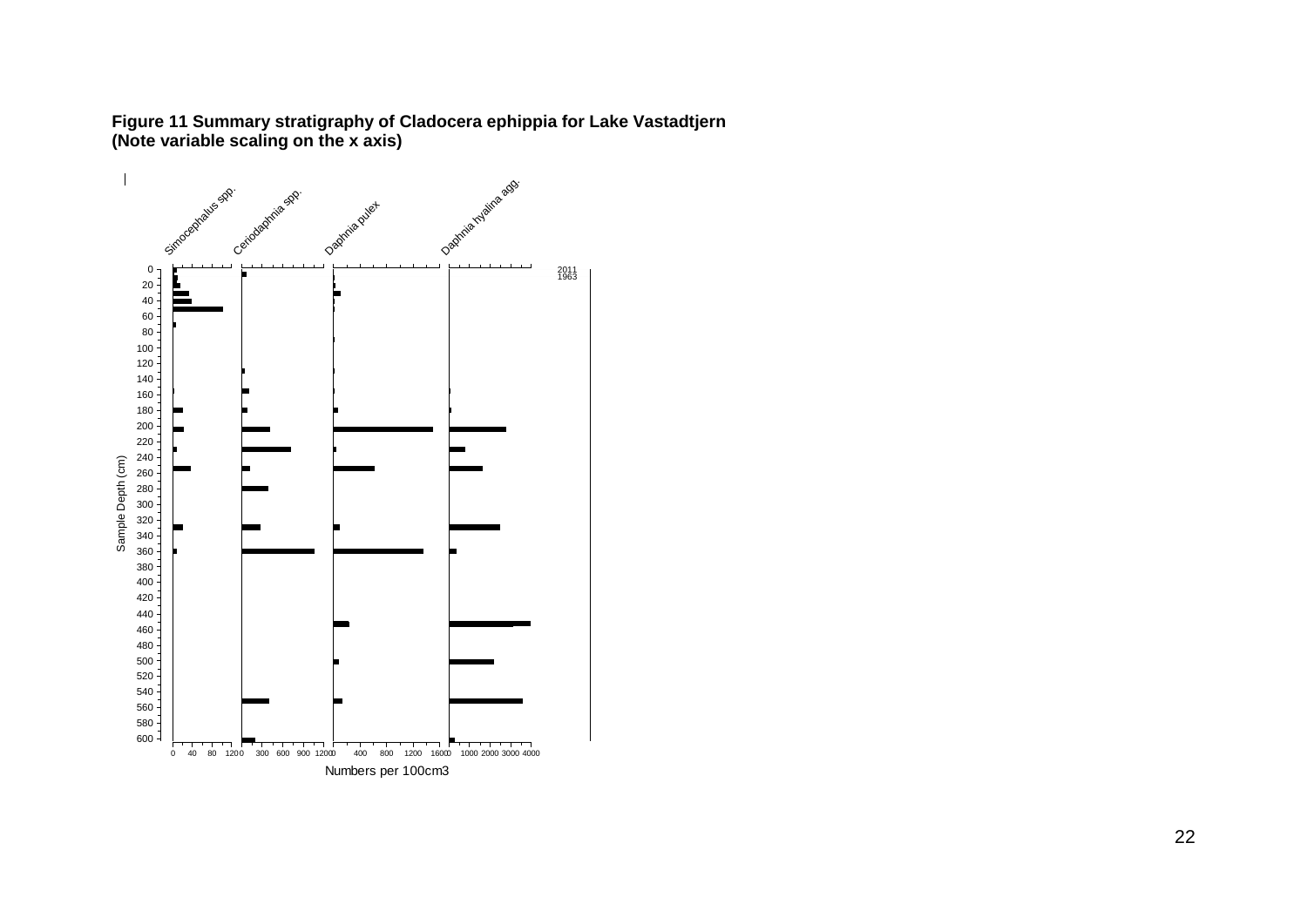

**Figure 12 Summary stratigraphy for selected sub-fossil cladoceran remains (>2% relative abundance) in Lake Vastadtjern**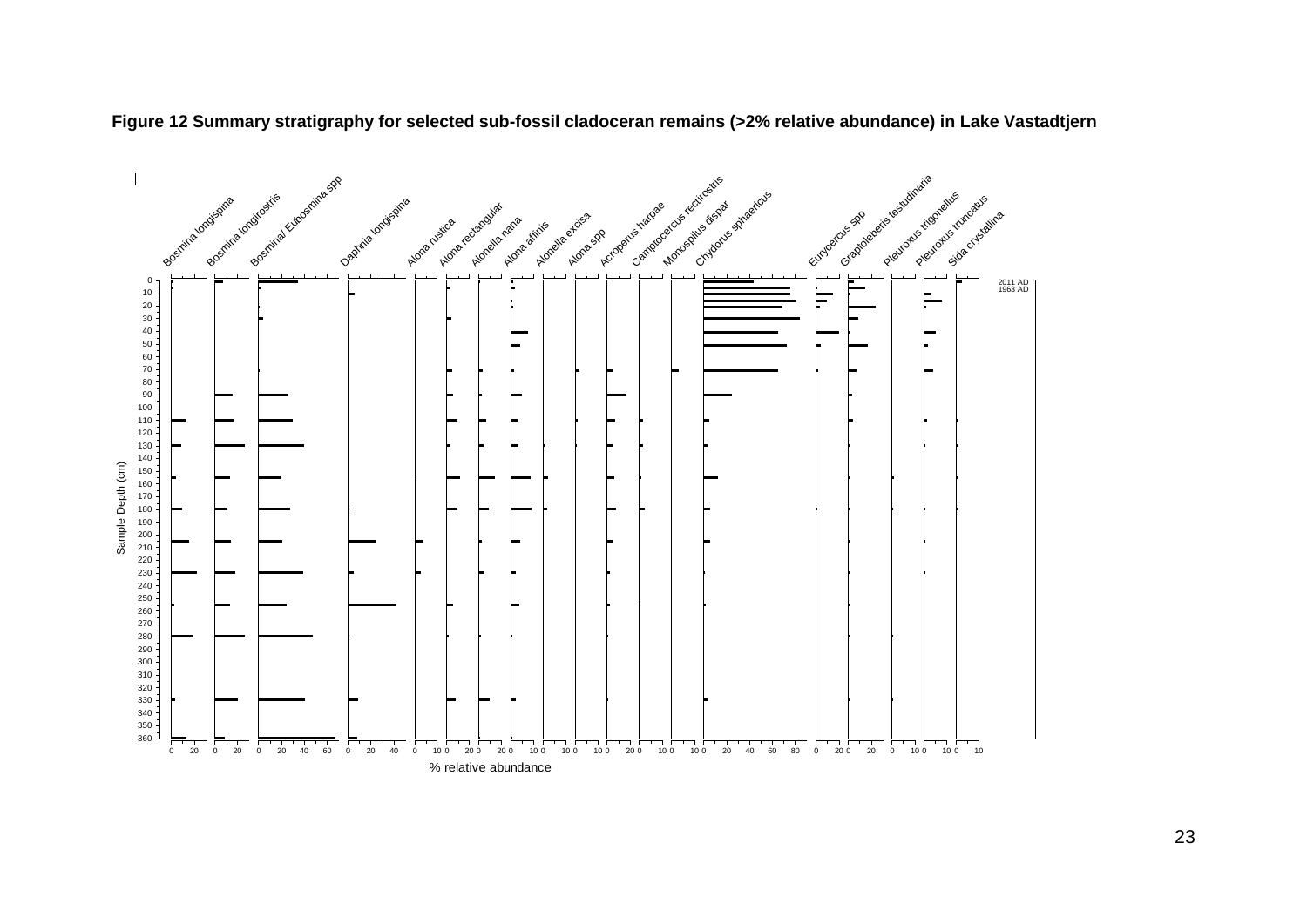#### **4. Discussion**

#### **4.1 Diatoms**

The interpretation of the diatom data is somewhat limited by the relatively small number of samples for a long core and additionally by gaps in the record due to the poor quality samples. Nonetheless, the results suggest that the site has experienced three major changes in environmental conditions.

*Early history:* Below approximately 500 cm in the core the sediments were very mineral and diatom concentrations very low. What diatoms were present were heavily silicified species and many showed signs of partial dissolution. Under these conditions it is very likely that smaller and less heavily silicified taxa will have dissolved completely. Although samples were not analysed in full, what species were recorded were almost all characteristic of brackish and marine environments and therefore indicative of a period when the site was saline. The deepest sediments (570 cm) had no diatoms. It is unclear from this study if this is due to complete dissolution or if the core material was not of aquatic origin.

*Middle history:* From approximately 500 cm to 125 cm the diatom flora is relatively similar suggesting conditions at the site to have been stable. The lowest sample (480 cm) has slightly higher numbers of *Achnanthidium minutissimum,* and no *Aulacoseira* spp, and possibly therefore represents a transitional phase when the lake was fresh, but without any significant inputs from the catchment. The presence of *Aulacoseira* spp in the mid section of the core is typical of slight eutrophication (c.f. Meriläinen *et al*., 2000; Anderson *et al*., 2006) which in the Lake Vastadtjern area is likely to result from the naturally occurring mineral P in the marine clay deposits (Borch *et al.*, 2008). The modelled TP and diatom PCA analysis suggests the site to have been relatively stable with respect to the diatom assemblages.

The diatom inferred TP concentrations show the site to have been moderately enriched throughout this period with TP concentrations typical of a naturally nutrient-rich lake.

*Recent history:* There were only a limited number of samples analysed above 125 cm, but the diatoms from these suggest there to have been a significant shift in the conditions at the site during this most recent phase. *Aulacoseira* spp. and *Tabellaria flocculosa* disappear almost completely and we see increases in *A. minutissimum, Surirella brebisoni, Cocconeis placentula* and *Fragilaria capucina* agg. This change is consistent with a shift from pelagic productivity to more benthic production and may therefore be a result of higher plant biomass in the site as evidenced from the macrofossil remains (section 4.2 below). Furthermore, it would appear that there was a period of increased nutrient input during this period which has since been alleviated. The DI-TP increased to a maximum of 214  $\mu$ gl<sup>-1</sup> at  $60$  cm before declining again to the current inferred level of 50  $\mu$ gl<sup>-1</sup>. The exact timing of this trophic peak is unknown, but was likely to have been after 1850 and before 1963.

The diatom data, therefore, indicate that the lake is naturally mesotrophic, but has experienced enrichment in the last 150 years. These results are consistent with the findings seen from the other biological proxies analysed in the Lake Vastadtjern core.

#### **4.2 Macrofossils**

The macrofossil results indicate a distinct shift at c. 160 cm with markedly different assemblages below and above this depth. In particular there are greater numbers of moss leaf remains in the lower core. The moss leaves were not, however, identified to species level and therefore could be from a terrestrial or aquatic source. Nonetheless, the shift in abundance could indicate changes in catchment conditions or lake level change in the past. *Cristatella* remains also show this distinct pattern of decrease above 160 cm and are absent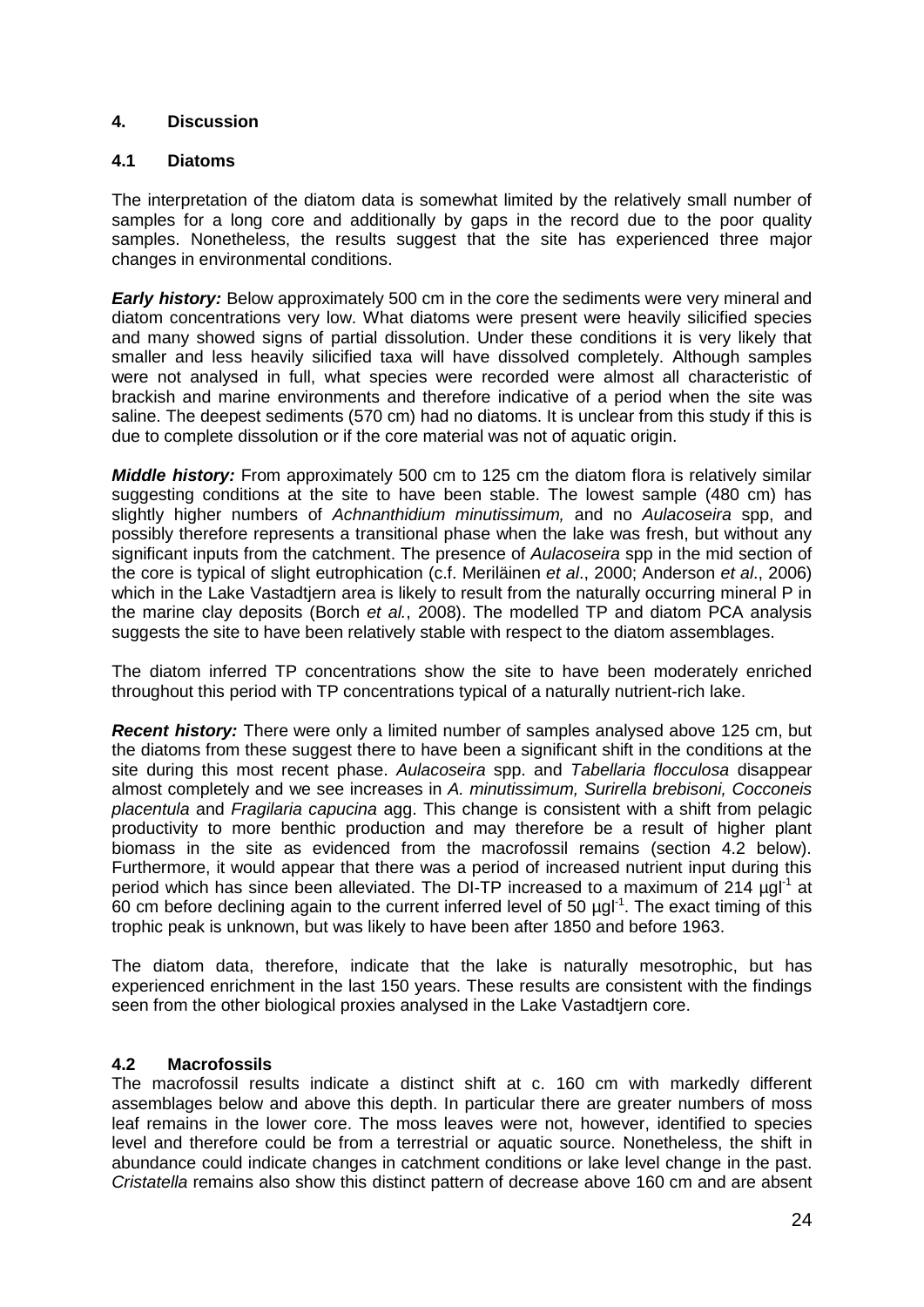in the upper and lowermost sections of the core, which could indicate habitat shifts occurring in the lake at this time. The plant macrofossil data indicate that Nymphaeaceae, including *Nymphaea alba,* were a dominant component of the aquatic vegetation in the past (below 160 cm). These are floating macrophytes and were likely growing in the lake margins. The only submerged species that was observed in the lower core was *Isoetes lacustris* which was seen in the basal sediments of VASTR (date - Hakon?). This species prefers to inhabit deep lakes and its presence may also indicate lower nutrient levels in the past as it is often found dominating oligotrophic, softwater lakes (Čtvrtlíková et al., 2014). In addition caddis case remains were present only in the bottom of the core which could be related to nutrients or pH.

Aquatic plant remains were sparse in samples from the 150-50 cm section but above 50 cm there was an increase in the broad leaved *Potamogeton* leaf remains, *P. natans* was also observed and Nymphaeaceae remains were present once more. This is in good agreement with the current macrophyte flora of Lake Vastadtjern which supports lilies and broad leaved *Potamogeton* species. However the historical species list provided for the lake does not include any broad leaved *Potamogeton* species with only the fine leaved *Potamogeton berchtoldii* being listed. This increase in the broad leaved *Potamogeton* taxa in the upper section of the core may indicate a rise in nutrient levels in the lake as several studies have observed increases in *Potamogeton* density with an increase in nutrient concentrations (Blindow *et al.,* 1992; Davidson *et al.,* 2005). Fish scale remains increase at the same time as the *Potamogeton* increase. This apparent increase in fish densities may be related to greater cover provided by the macrophytes or could be associated with higher nutrient levels in the lake. The broad leaved *Potamogeton* spp*.* remains decrease again towards the very top of the core as the Nymphaeaceae return.

In summary the macrofossil data suggest a marked change from dominance by Nymphaeaceae in the lower core to the presence of broad leaved *Potamogeton* spp. in the central section of the core (130-20 cm), followed by a slight increase in Nymphaeaceae again in the uppermost sediments.

#### **4.3 Cladocera ephippia and chitinous remains**

Remains of cladocerans have been shown to reflect past changes in macrophyte abundance and fish community (Jeppesen *et al*., 2001) and are therefore a useful indicator of past lake conditions and are particularly useful when analysed in conjunction with macrofossil remains. In the Lake Vastadtjern record there is a distinct shift in the assemblages of both the Cladocera ephippia and the chitinous remains with the upper section of the core differing to the lower in both cases.

Pelagic species dominated the bottom of the core, namely *B. longirostris, D. hyalina* agg., *D. pulex, D. longispina* and *Ceriodaphnia* spp., which may be linked to a lack of fish predation at the time. Indeed fish scale remains increase in the section 40-70 cm suggesting higher fish density and thus predation pressure on the zooplankton and this may explain the decrease seen in pelagic Cladocera taxa at this time. For the chitinous remains, Cladocera species diversity decreased towards the top of the core and the species assemblage shifted markedly at around 70 cm with a large increase in *Chydorus sphaericus* and a reduction in *Bosmina*. *C. sphaericus* is a very tolerant species which can live in a great variety of habitats including on plants and on the benthos as well as in the open water. Therefore, changes in abundance of this taxon in the sediment record can be hard to interpret in terms of habitat shifts. This species is, however, usually more abundant in eutrophic waters (Szeroczyńska, 1998 and Great Lakes Environmental Research taxonomic database). Hence, the large increase seen in the upper core may be related to enrichment. Equally the increase may be associated with lake habitat or water depth changes as it coincides with the shifts in the macrofossil remains. *Alona and Alonella* species and *Acroperus harpae*, which were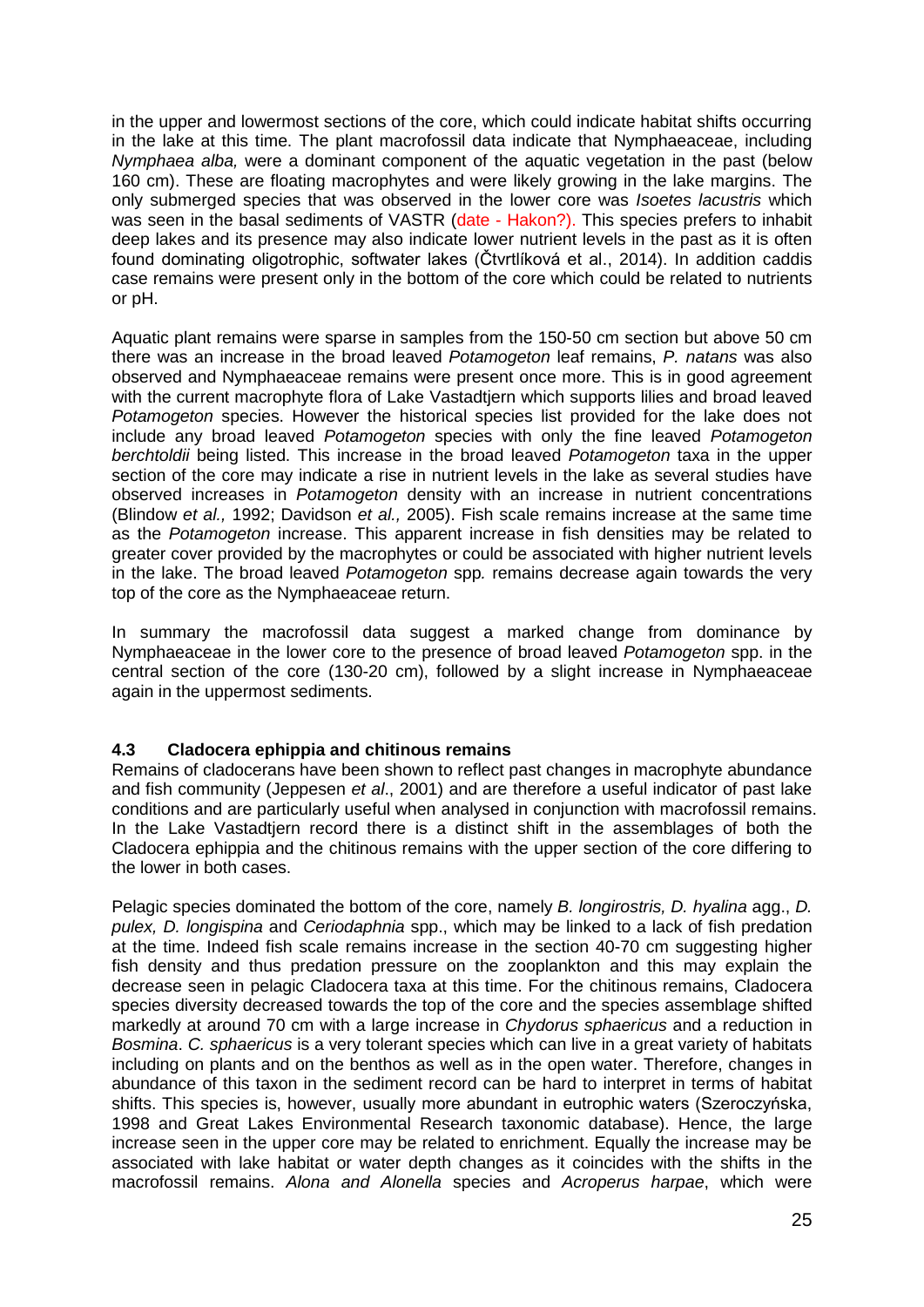abundant in the lower core, decreased above 40 cm and remained low in the upper core. This reduction could be related to an increase in nutrients as *Alonella nana, Alonella excisa*  and *Acroperus harpae* have all been shown to prefer less productive lakes (Bos & Cumming, 2011). The rise seen in *Eurycerus* spp, and *Graptoleberis testudinaria* in the upper core could also be related to nutrient changes as both of these species are typically associated with higher plant abundances and can tolerate turbid waters and high nutrient concentrations (Bos & Cumming, 2011). These findings are consistent with the diatom inferred TP model, which suggests a significant increase in nutrient status in the site during the period represented by the upper 120 cm.

In the ephippia record *Simocephalus* spp. numbers increased at 50 cm to an abundance of 101 per 100 cm<sup>3</sup> . The rise was short-lived, however, with *Simocephalus* ephippia numbers reducing to 37 per 100cm<sup>3</sup> at 40 cm and decreasing steadily towards the top of the core. *Simocephalus* is a plant associated species so its abundance may reflect the presence of *Potamogeton* and Nymphaeaceae evident from the macrofossil record. Plant macrofossil abundance and *Simocephalus* spp. numbers both decrease in the central section of the core (160-70 cm) possibly reflecting a period of lower macrophyte density. Furthermore the lack of *Ceriodaphnia* ephippia in the central part of the core may reflect lower macrophyte abundance at this time (Jeppesen *et al.,* 2001). However, unlike *Simocephalus* spp, the numbers of *Ceriodaphnia* spp. do not increase again in the upper section of the core when plant macrofossil numbers increase once more.

In summary, there were marked changes in the Cladocera remains from a diverse assemblage of pelagic and plant-associated taxa to an assemblage comprising smaller taxa and several species indicative of higher productivity. The causes of the shifts are uncertain but a combination of nutrient increase, alterations in lake habitat (macrophyte coverage) and water depth, and changes in fish predation pressure are all likely drivers.

#### **5. Summary**

Based on the multi-proxy palaeoecological study, the reference conditions of Lake Vastadtjern can be described as a macrophyte community dominated by floating-leaved Nymphaeaceae, a diverse Cladocera assemblage comprising *Daphnia* spp., *Bosmina* spp. and several benthic and plant-associated taxa and a diatom community comprising of *Aulacoseira* spp and *Tabellaria flocculosa*. The data indicate that there was a major change in the lake at c. 150 cm depth with a very different flora and fauna above this depth from that of the lower core. There appear to be no ecological shifts associated with the increase in organic matter in the central part of the record (c. 130-190 cm in VASTR). While the exact causes of the ecological shifts cannot be established, there is a suggestion that the changes may at least in part be a result of recent nutrient enrichment.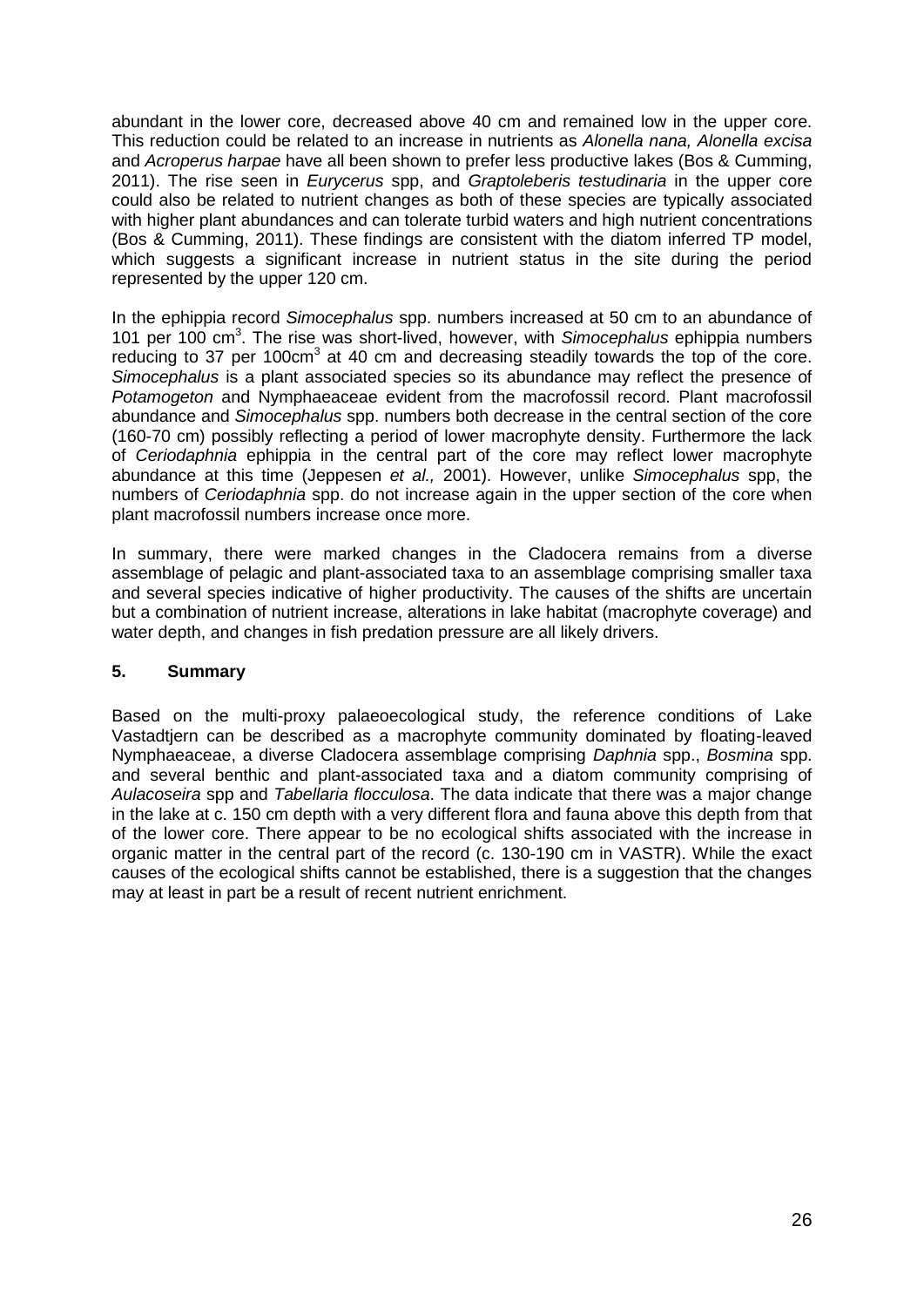#### **References**

Alonso, M. (1996) Crustacea, Branchiopoda. Vol. 7. Fauna Iberica Museo Nacional de Ciencias Naturales. Consejo Superior de Investigaciones Cientificas, Madrid, 486 pp.

Appleby, P. G. (2001) Chronostratigraphic techniques in recent sediments. In W M Last and J P Smol (eds.) *Tracking Environmental Change Using Lake Sediments. Vol. 1: Basin Analysis, Coring, and Chronological Techniques*. Kluwer Academic Publishers, Dordrecht. pp171-203.

Appleby, P.G. & Oldfield, F. (1978) The calculation of <sup>210</sup>Pb dates assuming a constant rate of supply of unsupported <sup>210</sup>Pb to the sediment. *Catena*, 5,1-8.

Appleby, P. G., Nolan, P. J., Gifford, D. W., Godfrey, M. J., Oldfield, F., Anderson, N. J. & Battarbee, R. W. (1986) 210Pb dating by low background gamma counting. *Hydrobiologia*, 141, 21-27.

Appleby, P.G., Richardson, N. & Nolan, P.J. (1992) Self absorption corrections for well-type germanium detectors. *Nuclear Instruments and Methods in Physics Research B*, 71, 228– 233.

Anderson, N.J., Rippey, B. and Stevenson, A.C. 2006. Change to a diatom assemblage in a eutrophic lake following point source nutrient re-direction: a palaeolimnological approach. *Freshwater Biology,* **23**, 205-247.

Battarbee R.W., Jones V.J., Flower R.J., Cameron N.G., Bennion H., Carvalho L. & Juggins S. (2001) Diatoms. In: *Tracking Environmental Change Using Lake Sediments. Volume 3: Terrestrial, Algal, and Siliceous Indicators* (eds J.P.Smol, H.J.B. Birks & W.M. Last), pp. 155- 202. Kluwer Academic Publishers, Dordrecht, The Netherlands

Bennion, H., Juggins, S., & Anderson, N. J. (1996). Predicting epilimnetic phosphorus concentrations using an improved diatom-based transfer function and its application to lake eutrophication management. *Environmental Science and Technology,* 30, 2004-2007.

Bennion, H.B., Fluin, J. & Simpson, G.L. (2004) Assessing eutrophication and reference conditions for Scottish freshwater lochs using subfossil diatoms. *Journal of Applied Ecology,* 41,124-138.

Blindow I. (1992) Decline of charophytes during eutrophication: comparison with angiosperms. *Freshwater Biology*, 28, 9–14.

Borch, H., Eggestad, H.O., Engebretsen, A., Skarbøvik, E., Tjomsland, T. & Solheim, A.L. (2008) Forslag til system for fastsetting av naturlig bakgrunnsavrenning av fosfor i nedbørfelt med marine leirsedimenter. Bioforsknotat. Bioforsk.

Bos, D.G & Cumming, B.F (2003) Sedimentary Cladoceran remains and their relationship to nutrients and other limnological variables in 53 lakes from British Columbia, Canada. *Canadian Journal of Fisheries and Aquatic Sciences*, 60, 1177-1189.

Brooks, L. & Dodson, S. I. (1965) Predation, Body Size, and Composition of Plankton. *Science*, New Series, 150, No. 3692, 28-35.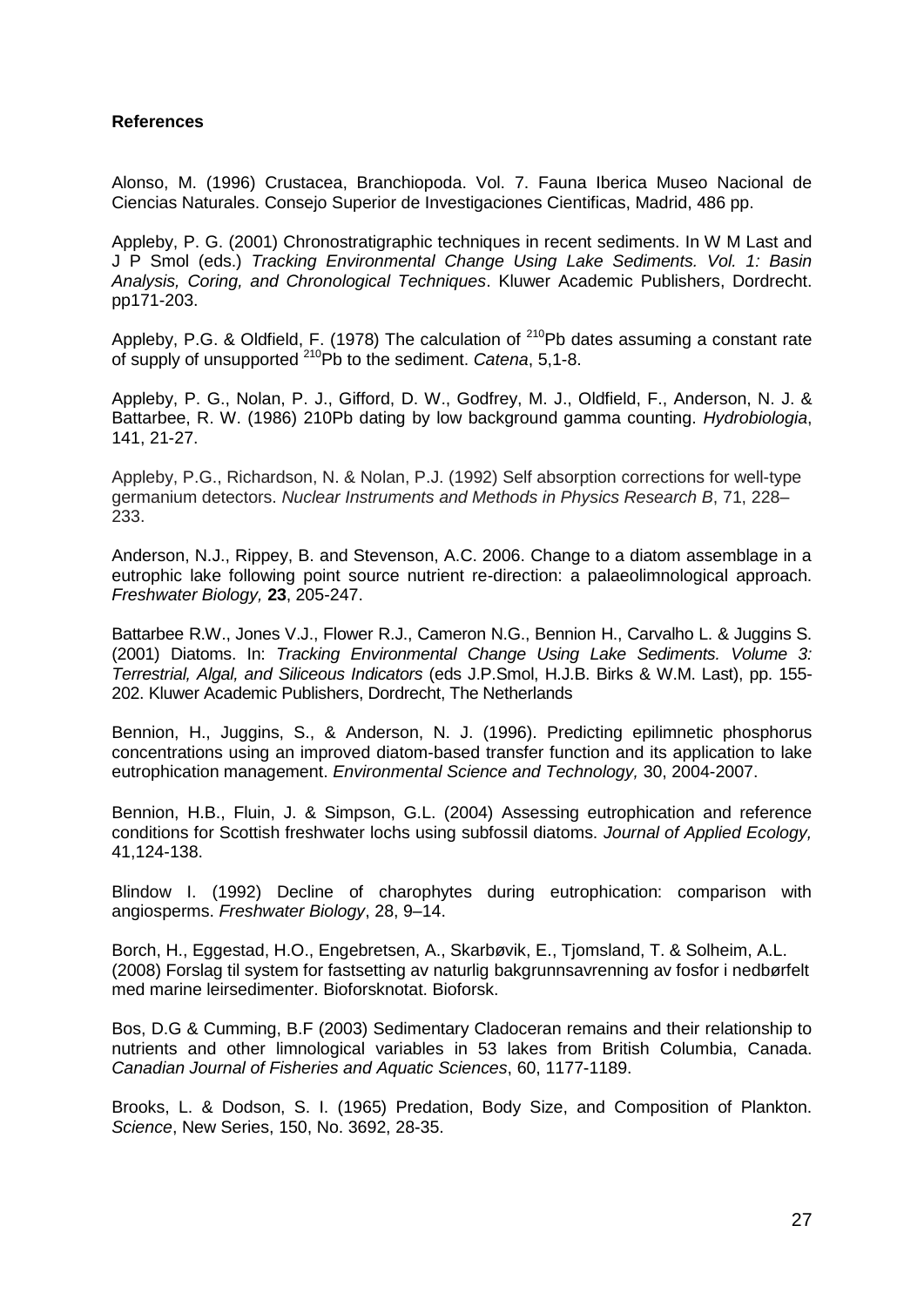Čtvrtlíková, M., Znachor, P. & Vrba, J. (2014) The effect of temperature on the phenology of germination of *Isoëtes lacustris. Preslia*, 86, 279–292

Davidson, T.A., Sayer, C.D., Bennion, H., David, C., Rose, N. & Wade, M.P. (2005) A 250 year comparison of historical, macrofossil and pollen records of aquatic plants in shallow lakes. *Freshwater Biology,* 50, 1671-1686.

Davidson, T.A., Sayer, C.D., Perrow, M.R., Bramm, M. & Jeppesen, E. (2007) Are the controls of species composition similar for contemporary and sub-fossil cladoceran assemblages? A study of 39 shallow lakes of contrasting trophic status. *Journal of Paleolimnology*, 38, 117-134.

Dean, W.E. (Jr.) (1974) Determination of carbonate and organic matter in calcareous sediments and sedimentary rocks by loss-on-ignition: comparison with other methods. *Journal of Sedimentary Petrology,* 44, 242-248.

Flössner, D. (1972) Krebstiere, Crustacea. Kiemen- und Blattfüsser, Branchiopoda, Fichläuse, Branchiura. *Tierwelt Deutschlands*, 60, 1–501.

Frey, D.G. (1958) The Late Glacial cladoceran fauna of small lake. *Archiv für Hydrobiologie*, 54, 209– 275.

Frey, D.G. (1959) The taxonomic and phylogenetic significance of the head pores of the Chydoridae (Cladocera). *Internationale Revue der Gesamten Hydrobiologie*, 44, 27–50.

Frey, D.G. (1960) The ecological significance of cladoceran remains in lake sediments. *Ecology*, 41, 684–699.

Frey D.G. (1986) Cladocera analysis. In Berglund B. (ed.) *Handbook of palaeoecology and palaeohydrology*. John Wiley and Sons Inc., New York. pp 667-692

Great Lakes Environmental Research taxonomic database http://www.glerl.noaa.gov/seagrant/GLWL/Zooplankton/Cladocera/CladoceraGallery10.html

Hann B.J., Leavitt, P.R. & Chang, P.S.S. (1994) Cladocera community response to experimental eutrophication in Lake 227 as recorded in laminated sediments. *Canadian Journal of Fisheries and Aquatic Sciences*, 51, 2312–2321.

Heiri, O., Lotter, A.F. & Lemcke, G. (2001) Loss on ignition as a method for estimating organic and carbonate content in sediments: reproducibility and comparability of results. *Journal of Paleolimnology,* 25,101-110.

Hofmann, W. (1987a) Stratigraphy of Cladocera (Crustacea) and Chironomidae (Insecta, Diptera) in 3 sediment cores from the central Baltic Sea as related to paleo-salinity. *Internationale Revue der Gesamten Hydrobiologie*, 72, 97–106.

Hofmann, W. (1987b) The late Pleistocene/Holocene and recent Bosmina (Eubosmina) fauna (Crustacea: Cladocera) of the pre-alpine Starnberger see (FRG). *Journal of Plankton Research*, 9, 381–394.

Hofmann W. (1987c) Cladocera in space and time; analysis of lake sediment. *Hydrobiologia*, 145, 315-21.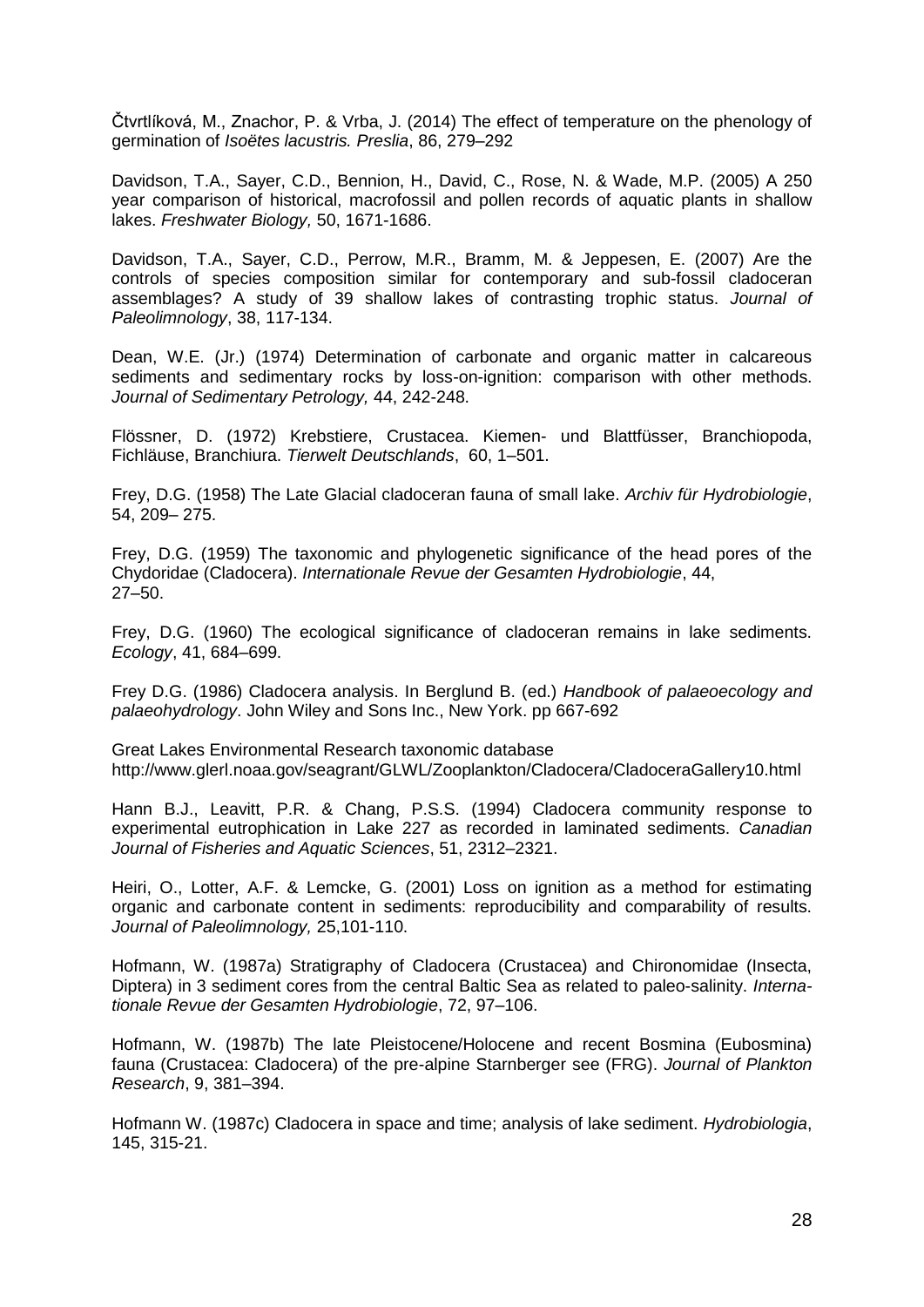Jeppesen, E., Leavitt, P., De Meester, L. & Jensen, J. P., (2001) Functional ecology and palaeolimnology: using cladoceran remains to reconstruct anthropogenic impact. *Trends in Ecology & Evolution,* 16, 191–198.

Juggins, S. (2003) *C <sup>2</sup> User guide. Software for ecological and palaeoecological data analysis and visualisation.* University of Newcastle, Newcastle upon Tyne, UK. 69 pp.

Krammer, K. & Lange-Bertalot, H. (1986-1991) Bacillariophyceae. 1-4 Teil. *Süsswasserflora von Mitteleuropa* (eds H. Ettl, J. Gerloff, H. Heynig & D. Mollenhauer). Gustav Fischer Verlag, Stuttgart.

Korhola, A. & Ratio, M. (2000) Cladocera and other branchipod crusteceans. In: Smol J.P., Birks H.J.B. and Last W.M. (eds), *Tracking environmental change using lake sediments. Volume 2: Biologial techniques and indicators*. Kluwer, Dordrecht.

Meriläinen J.J., Hynynen J., Teppo A., Palomäki A., Granberg K. & Reinikainen P. 2000. Importance of diffuse nutrient loading and lake level changes to the eutrophication of an originally oligotrophic boreal lake: a palaeolimnological diatom and chironomid analysis. *Journal of Paleolimnology*, **24**, 251–270.

Szeroczyńska, K. (1998) Antropogenic transformation of nine lakes in Central Poland from Mesolithic to modern times in the light of Cladocera analysis. *Studia Geologica Polonica* 112, 123- 165.

ter Braak, C. J. F. & van Dam, H. (1989) Inferring pH from diatoms: a comparison of old and new calibration methods. *Hydrobiologia,* 178, 209-223.

Vadeboncoeur, Y., Jeppesen, E., Vander Zanden, M.J., Schierup, H.H., Christoffersen, K. & Lodge, D.M. (2003) From Greenland to Green Lakes: cultural eutrophication and the loss of benthic pathways in lakes. *Limnology and Oceanography*, 48, 1408-1418.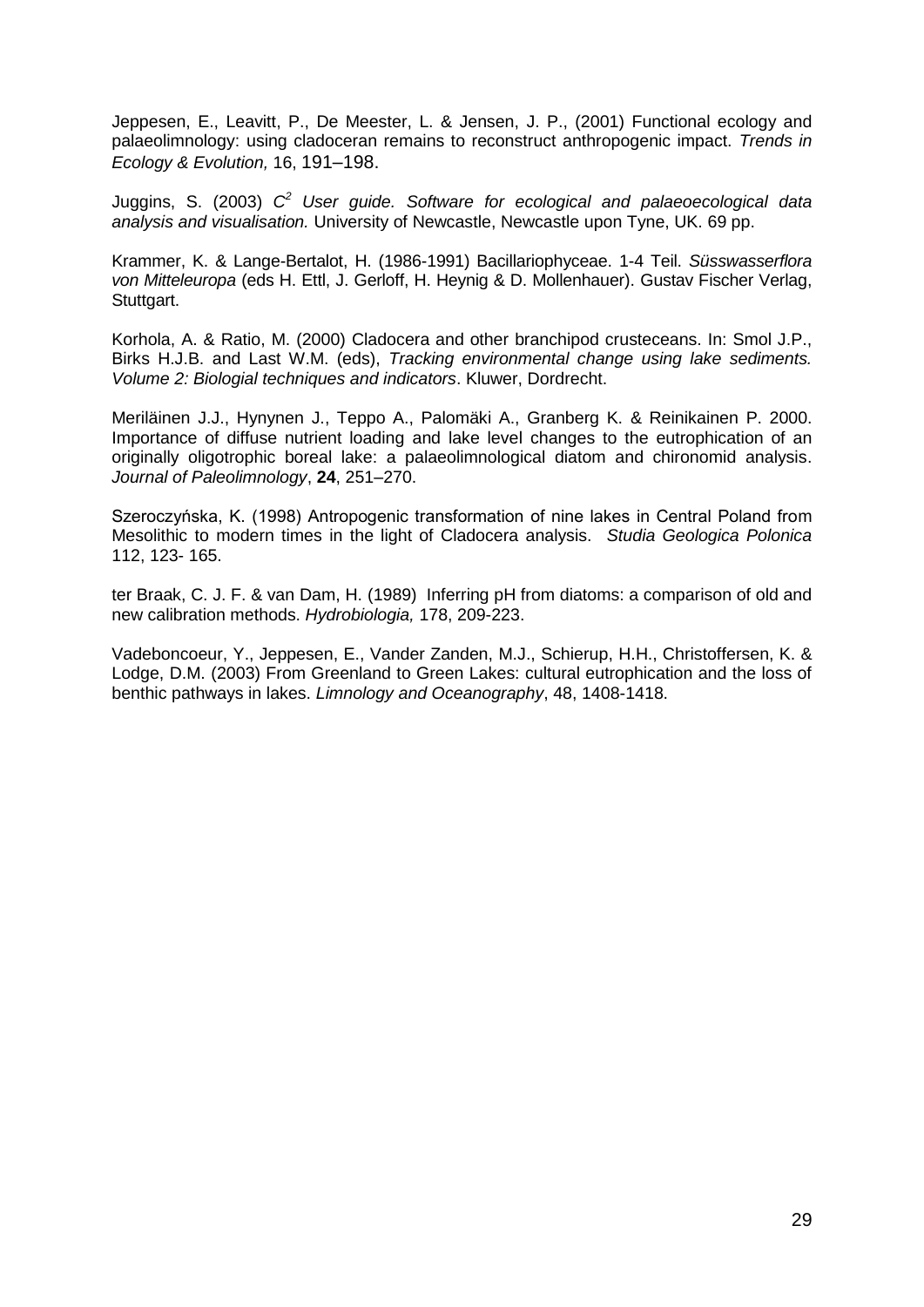| <b>CODE</b>   | <b>Taxon Name</b>                           | <b>Total</b>            |
|---------------|---------------------------------------------|-------------------------|
| <b>AC167A</b> | Achnanthes daonensis                        | 2                       |
| <b>AC169A</b> | Achnanthes grischuna                        | 1                       |
| AC032A        | Achnanthes hungarica                        | 8                       |
| <b>AC001A</b> | Achnanthes lanceolata                       | 25                      |
| <b>AC001R</b> | Achnanthes lanceolata subsp. frequentissima | 12                      |
| <b>AC002A</b> | <b>Achnanthes linearis</b>                  | 12                      |
| AC022A        | Achnanthes marginulata                      | 6                       |
| AC013A        | Achnanthes minutissima var. minutissima     | 335                     |
| AC035A        | Achnanthes pusilla var. pusilla             | 33                      |
| <b>AC136A</b> | Achnanthes subatomoides                     | 1                       |
| AC034A        | Achnanthes suchlandtii                      | 1                       |
| AP001A        | Amphipleura pellucida                       | 4                       |
| AM001A        | Amphora ovalis var. ovalis                  | 2                       |
| AS001A        | Asterionella formosa var. formosa           | $\overline{1}$          |
| <b>AU002A</b> | Aulacoseira ambigua                         | 83                      |
| <b>AU005A</b> | Aulacoseira distans var. distans            | 157                     |
| AU003A        | Aulacoseira granulata                       | 10                      |
| <b>AU003B</b> | Aulacoseira granulata var. angustissima     | 13                      |
| <b>AU020A</b> | Aulacoseira subarctica                      | 81                      |
| <b>BR001A</b> | Brachysira vitrea                           | 1                       |
| <b>CA002A</b> | Caloneis bacillum var. bacillum             | 6                       |
| CO067A        | Cocconeis neothumensis                      | 9                       |
| CO001B        | Cocconeis placentula var. euglypta          | 55                      |
| <b>CO007A</b> | Cocconeis scutellum var. scutellum          | 1                       |
| CI002A        | Craticula accomoda                          | 1                       |
| <b>CY003A</b> | Cyclotella meneghiniana var. meneghiniana   | 18                      |
| <b>CY002A</b> | Cyclotella pseudostelligera                 | 39                      |
| CM006A        | Cymbella cistula var. cistula               | 1                       |
| CM009A        | Cymbella naviculiformis                     | 8                       |
| DT004A        | Diatoma tenue var. tenue                    | 1                       |
| DP9999        | Diploneis sp. (modica?)                     | 28                      |
| <b>EY017A</b> | Encyonema gracile                           | 19                      |
| EY011A        | Encyonema minutum                           | 11                      |
| EY016A        | Encyonema silesiacum                        | 18                      |
| <b>EU109A</b> | Eunotia circumborealis                      | 1                       |
| <b>EU049A</b> | Eunotia curvata var. curvata                | 100                     |
| <b>EU009A</b> | Eunotia exigua var. exigua                  | 10                      |
| <b>EU018A</b> | Eunotia formica                             | 2                       |
| <b>EU107A</b> | Eunotia implicata                           | 4                       |
| <b>EU047A</b> | Eunotia incisa                              | 44                      |
| <b>EU110A</b> | Eunotia minor                               | 24                      |
| <b>EU048A</b> | Eunotia naegelii                            | 1                       |
| <b>EU040A</b> | Eunotia paludosa                            | 11                      |
| <b>EU002A</b> | Eunotia pectinalis var. pectinalis          | 12                      |
| <b>EU003A</b> | Eunotia praerupta var. praerupta            | 27                      |
| <b>EU011A</b> | Eunotia rhomboidea                          | 1                       |
| <b>EU004A</b> | Eunotia tenella                             | $\overline{\mathbf{c}}$ |
| <b>EU053A</b> | Eunotia tridentula                          | $\overline{1}$          |
| <b>FR003A</b> | Fragilaria bicapitata                       | 15                      |

**Appendix 1 List of all diatom taxa observed in the Vastadtjern cores**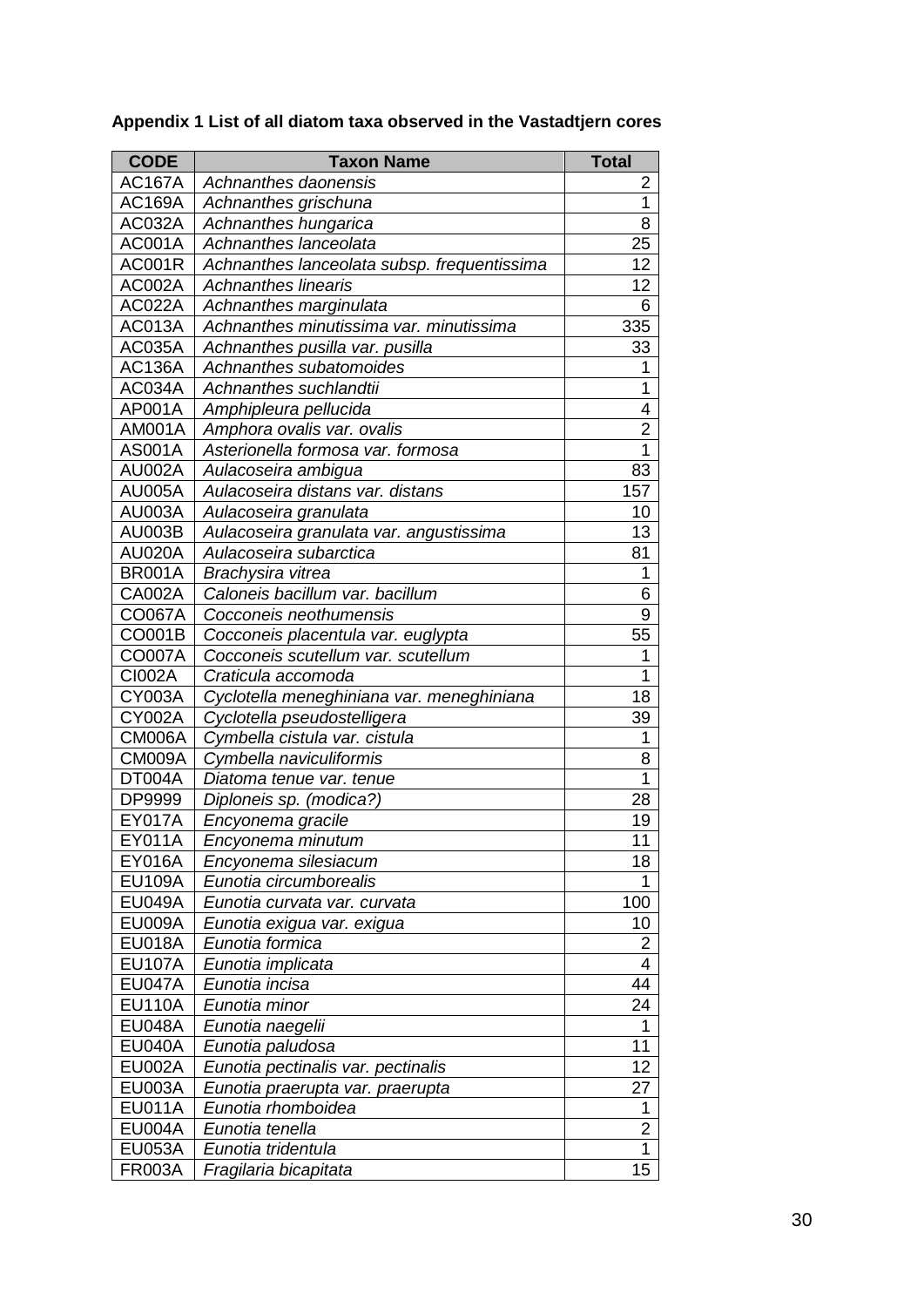| <b>CODE</b>   | <b>Taxon Name</b>                         | <b>Total</b>            |
|---------------|-------------------------------------------|-------------------------|
| <b>FR026A</b> | Fragilaria bidens                         | 5                       |
| <b>FR006A</b> | Fragilaria brevistriata var. brevistriata | 35                      |
| <b>FR009A</b> | Fragilaria capucina var. capucina         | 69                      |
| <b>FR009H</b> | Fragilaria capucina var. gracilis         | 42                      |
| <b>FR009B</b> | Fragilaria capucina var. mesolepta        | 4                       |
| <b>FR009G</b> | Fragilaria capucina var. rumpens          | 145                     |
| <b>FR010A</b> | Fragilaria constricta fo. constricta      | 1                       |
| <b>FR002A</b> | Fragilaria construens var. construens     | 1                       |
| <b>FR002C</b> | Fragilaria construens var. venter         | 145                     |
| <b>FR018A</b> | Fragilaria elliptica                      | 16                      |
| <b>FR064A</b> | Fragilaria exigua                         | 19                      |
| <b>FR001A</b> | Fragilaria pinnata var. pinnata           | 17                      |
| <b>FR007A</b> | Fragilaria vaucheriae var. vaucheriae     | 8                       |
| <b>FR005A</b> | Fragilaria virescens var. virescens       | $\overline{9}$          |
| <b>FU002A</b> | Frustulia rhomboides var. rhomboides      | 8                       |
| GO006A        | Gomphonema acuminatum var. acuminatum     | 11                      |
| GO020A        | Gomphonema affine var. affine             | 1                       |
| GO003A        | Gomphonema angustatum var. angustatum     | 60                      |
| GO073A        | Gomphonema angustum                       | 2                       |
| GO075A        | Gomphonema anoenum                        | $\overline{3}$          |
| GO019A        | Gomphonema augur                          | $\overline{3}$          |
| GO038A        | Gomphonema exiguum                        | 6                       |
| GO004A        | Gomphonema gracile                        | $\overline{4}$          |
| GO043A        | Gomphonema insigne                        | $\overline{3}$          |
| GO013A        | Gomphonema parvulum var. parvulum         | 212                     |
| GO080A        | Gomphonema pumilum                        | 1                       |
| GO023A        | Gomphonema truncatum var. truncatum       | 3                       |
| <b>HA001A</b> | Hantzschia amphioxys var. amphioxys       | 15                      |
| <b>LU003A</b> | Luticola goeppertiana                     | 1                       |
| MR001A        | Meridion circulare var. circulare         | 80                      |
| <b>NA066A</b> | Navicula capitata var. capitata           | 5                       |
| <b>NA066B</b> | Navicula capitata var. hungarica          | $\overline{1}$          |
| <b>NA046A</b> | Navicula contenta fo. contenta            | 3                       |
| <b>NA007A</b> | Navicula cryptocephala var. cryptocephala | 68                      |
| <b>NA056A</b> | Navicula cuspidata var. cuspidata         | 1                       |
| <b>NA100A</b> | Navicula explanata                        | 1                       |
| <b>NA023A</b> | Navicula gregaria                         | $\overline{7}$          |
| <b>NA433D</b> | Navicula ignota var. acceptata            | 1                       |
| <b>NA433C</b> | Navicula ignota var. palustris            | 2                       |
| <b>NA009A</b> | Navicula lanceolata                       | 1                       |
| <b>NA156A</b> | Navicula leptostriata                     | 1                       |
| <b>NA142A</b> | Navicula medioconvexa                     | 1                       |
| <b>NA042A</b> | Navicula minima var. minima               | 30                      |
| <b>NA739A</b> | Navicula monoculata                       | 1                       |
| <b>NA025A</b> | Navicula mutica var. mutica               | 3                       |
| <b>NA754A</b> | Navicula muticopsis                       | $\mathbf 1$             |
| <b>NA047A</b> | Navicula protracta var. protracta         | $\overline{3}$          |
| <b>NA003A</b> | Navicula radiosa var. radiosa             | 15                      |
| <b>NA008A</b> | Navicula rhyncocephala var. rhyncocephala | 59                      |
| <b>NA650A</b> | Navicula stroemii                         | $\overline{\mathbf{c}}$ |
| <b>NA134A</b> | Navicula subminuscula                     | $\overline{2}$          |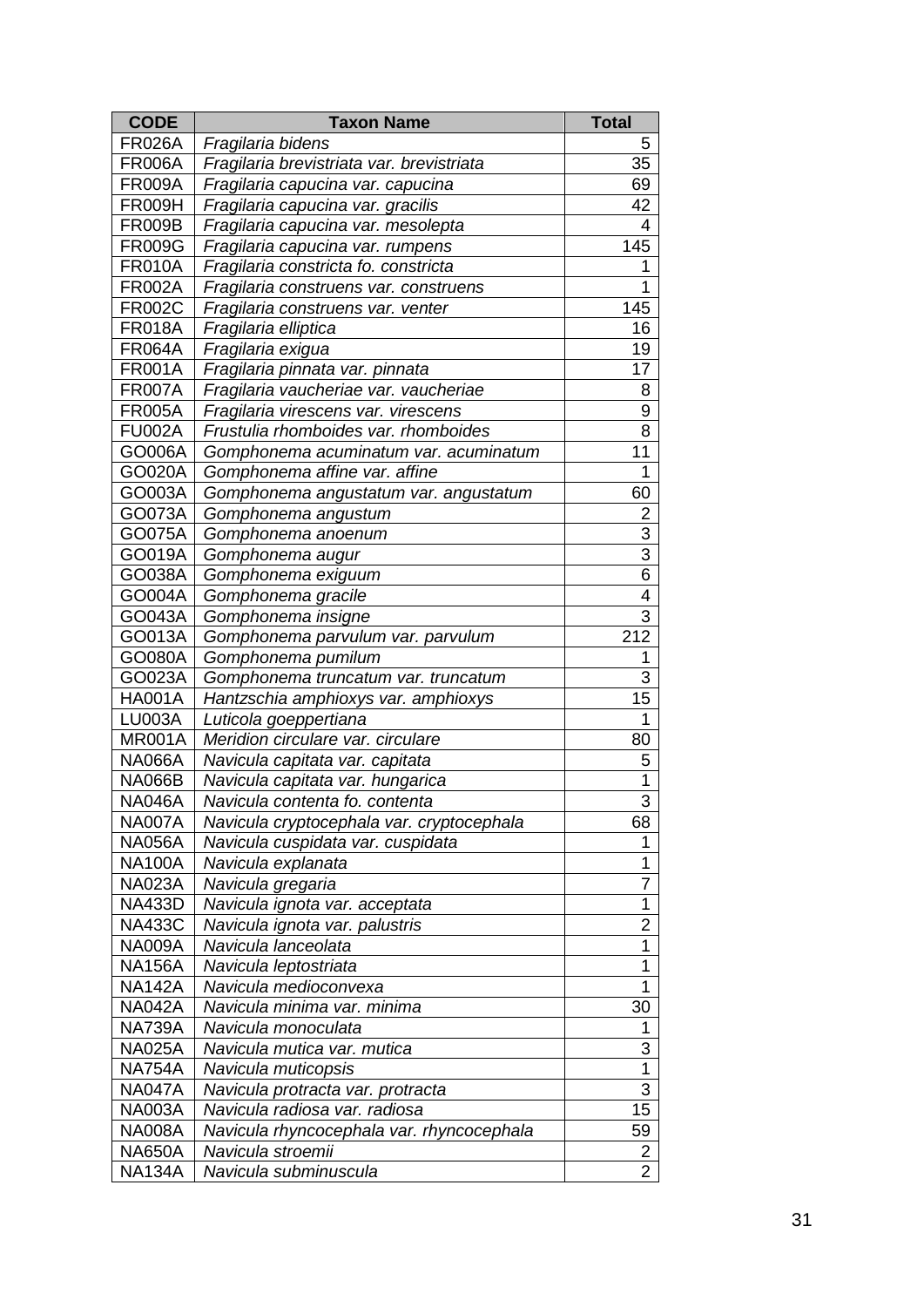| <b>CODE</b>   | <b>Taxon Name</b>                         | <b>Total</b>   |
|---------------|-------------------------------------------|----------------|
| <b>NA675A</b> | Navicula tenelloides                      | 12             |
| <b>NA063A</b> | Navicula trivialis                        | 1              |
| <b>NA001A</b> | Navicula tuscula var. tuscula             | $\overline{2}$ |
| <b>NA054A</b> | Navicula veneta                           | $\mathbf 1$    |
| <b>NE003A</b> | Neidium affine var, affine                | $\overline{2}$ |
| <b>NE036A</b> | Neidium ampliatum                         | $\overline{1}$ |
| <b>NE004A</b> | Neidium bisulcatum var. bisulcatum        | 4              |
| <b>NI030A</b> | Nitzschia acidoclinata                    | 19             |
| <b>NI080A</b> | Nitzschia clausii                         | 1              |
| <b>NI083A</b> | Nitzschia constricta                      | $\overline{c}$ |
| <b>NI015A</b> | Nitzschia dissipata                       | $\overline{2}$ |
| <b>NI043A</b> | Nitzschia inconspicua                     | 4              |
| <b>NI129A</b> | Nitzschia littoralis var. littoralis      | $\mathbf{1}$   |
| <b>NI009A</b> | Nitzschia palea var. palea                | 15             |
| <b>NI033A</b> | Nitzschia paleacea                        | $\overline{2}$ |
| <b>NI005A</b> | Nitzschia perminuta                       | 4              |
| <b>NI050A</b> | Nitzschia perpusilla                      | 1              |
| <b>NI025A</b> | Nitzschia recta                           | 5              |
| NI9999        | Nitzschia sp.                             | 1              |
| <b>NI195A</b> | Nitzschia supralitorea                    | 3              |
| <b>NI048A</b> | Nitzschia tubicola                        | 4              |
| OP008A        | Opephora olsenii                          | 1              |
| <b>PI014A</b> | Pinnularia appendiculata                  | 6              |
| <b>PI012A</b> | Pinnularia borealis                       | 1              |
| <b>PI170A</b> | Pinnularia braunii                        | 56             |
|               | Pinnularia divergentissima var.           |                |
| <b>PI016A</b> | divergentissima                           | 1              |
| <b>PI169A</b> | Pinnularia ignobilis                      | 17             |
| <b>PI047A</b> | Pinnularia intermedia                     | $\overline{2}$ |
| <b>PI004A</b> | Pinnularia interrupta                     | 10             |
| <b>PI011A</b> | Pinnularia microstauron var. microstauron | $\overline{7}$ |
| <b>PI139A</b> | Pinnularia obscura                        | 6              |
| <b>PI168A</b> | Pinnularia pulchra                        | 1              |
| PI9999        | Pinnularia sp.                            | 6              |
| <b>PI022A</b> | Pinnularia subcapitata var. subcapitata   | 32             |
| <b>PI007A</b> | Pinnularia viridis var. viridis           | $\overline{c}$ |
| <b>RE001A</b> | Reimeria sinuata                          | $\mathbf 1$    |
| <b>SL001A</b> | Sellaphora pupula var. pupula             | 26             |
| <b>SL002A</b> | Sellaphora seminulum                      | 14             |
| <b>SA001A</b> | Stauroneis anceps var. anceps             | 34             |
| <b>SA012A</b> | Stauroneis kriegeri                       | 10             |
| <b>SA055A</b> | Stauroneis montana                        | 2              |
|               | Stauroneis phoenicenteron var.            |                |
| <b>SA006A</b> | phoenicenteron                            | 3              |
| <b>SA003A</b> | Stauroneis smithii var. smithii           | 1              |
| ST001A        | Stephanodiscus hantzschii                 | $\overline{3}$ |
| <b>ST010A</b> | Stephanodiscus parvus                     | $\overline{3}$ |
| <b>SU001A</b> | Surirella angusta                         | 19             |
| <b>SU073A</b> | Surirella brebisonii var. brebisonii      | 80             |
| <b>SU016A</b> | Surirella minuta                          | 18             |
| <b>SU003A</b> | Surirella ovalis var. ovalis              | 10             |